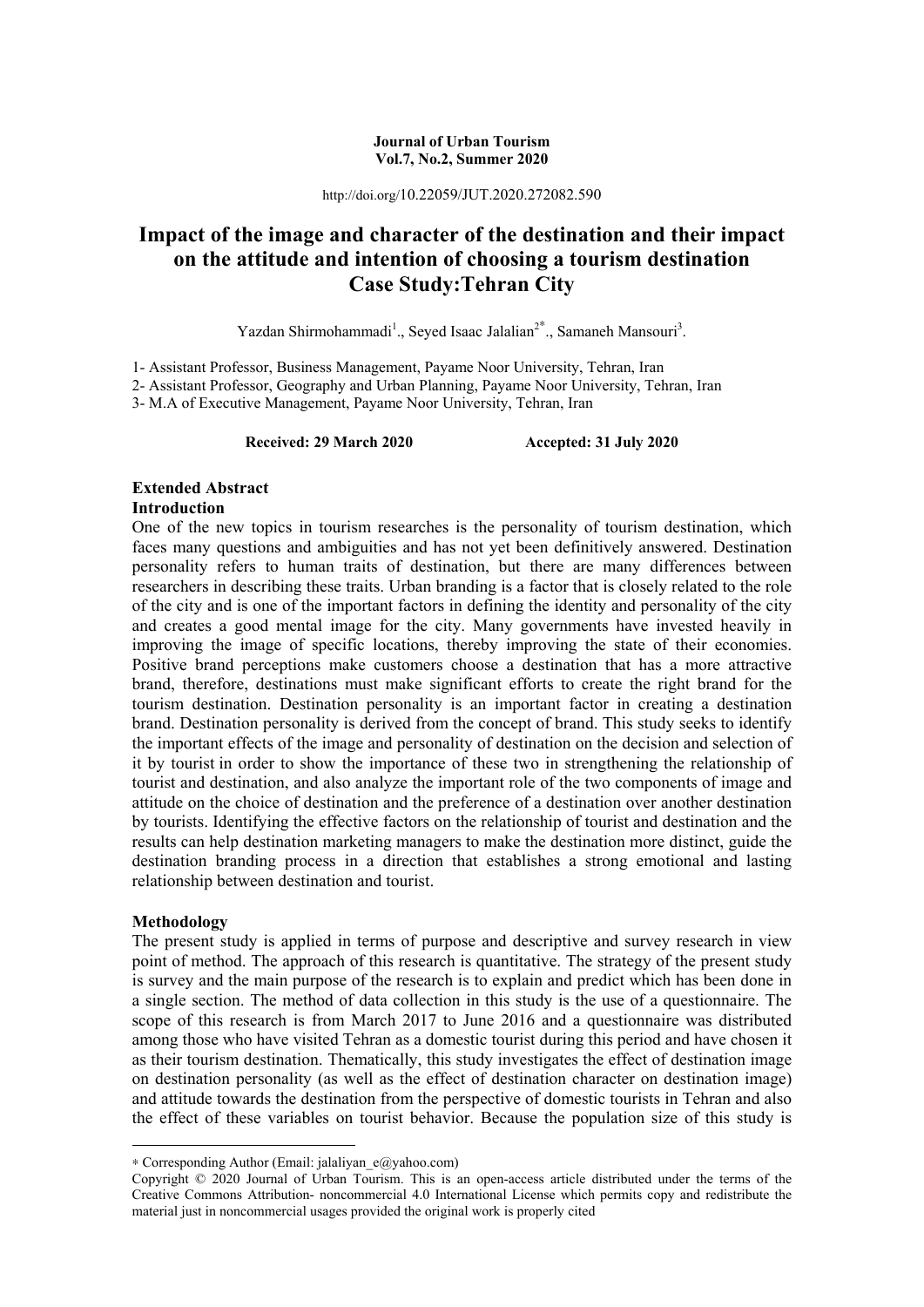unknown, Cochran's formula has been used to calculate the sample size in infinite communities. In the present study, 384 questionnaires have been used for the final analysis of this research. According to the size of the statistical population, the available sampling method was used.

#### **Result and Discussion**

Findings of this study showed that the attitude towards the intention to travel to the destination has a positive and significant effect on behavioral intention. In addition, the results indicated that although cities and tourism destinations are inanimate elements, tourists often consider them to have personality and human characteristics. Officials and decision makers of the country should pay special attention to creating a brand personality for all cities in Iran. The findings of the study on first hypothesis indicated that brand personality has an effect on the brand image of the tourism destination. These results are in line with the findings of Kim and Lee (2015) and Swedin et al. (2017). Also, the results of the study on the second hypothesis demonstrated that the personality of the tourism destination has a significant positive effect on attitudes toward the destination. The findings on third hypothesis indicated that the personality of the destination has a positive effect on the image of the destination. In other words, the personality of the destination can also affect the attitude of tourists to tourism cities, and when the attitude of tourists to a tourism destination changes, their intention to visit the destination will be strengthened.

#### **Conclusion**

The results of this study showed that a strong reputation of a city has a positive effect on the image of the destination, perceived value, loyalty to the destination and, ultimately, on tourist satisfaction. Findings of the study support the results of Baloglu and McClory (1999), Kim and Lee (2015) and Swedin et al. (2017). Since a tourism city can be considered as a brand consisting of tangible and intangible features, Tourism marketers should use this feature and focus more on measuring and enhancing their perceived personality and image of the city, to expand and promote the brand of their desired tourism destinations. They can enhance the image of the destination by using of the physical characteristics of the destination (beautiful scenery, beaches, parks, cultural and festival events, shopping facilities, friendly locals), and for the character of the destination, they can use character descriptors such as attractiveness, modern, reliable, exciting, up-to-date, friendly, cheerful, unique ones. On the other hand, the results of this study expressed that one of the first significant features that describe Tehran's image in terms of tourism is, its historical areas. The character of the city plays an important role in the success of tourism destinations. The results of this study showed that today a unique personality has been designed for all successful tourism cities in the world. Also, the results demonstrated that the concept of tourism city personality is used to describe the characteristics and differentiate tourism destinations and the personality of each tourism city can play a major role in creating the image of that city.

**Keywords:** Destination image, Tourist attitude, Visit intention, Destination brand personality.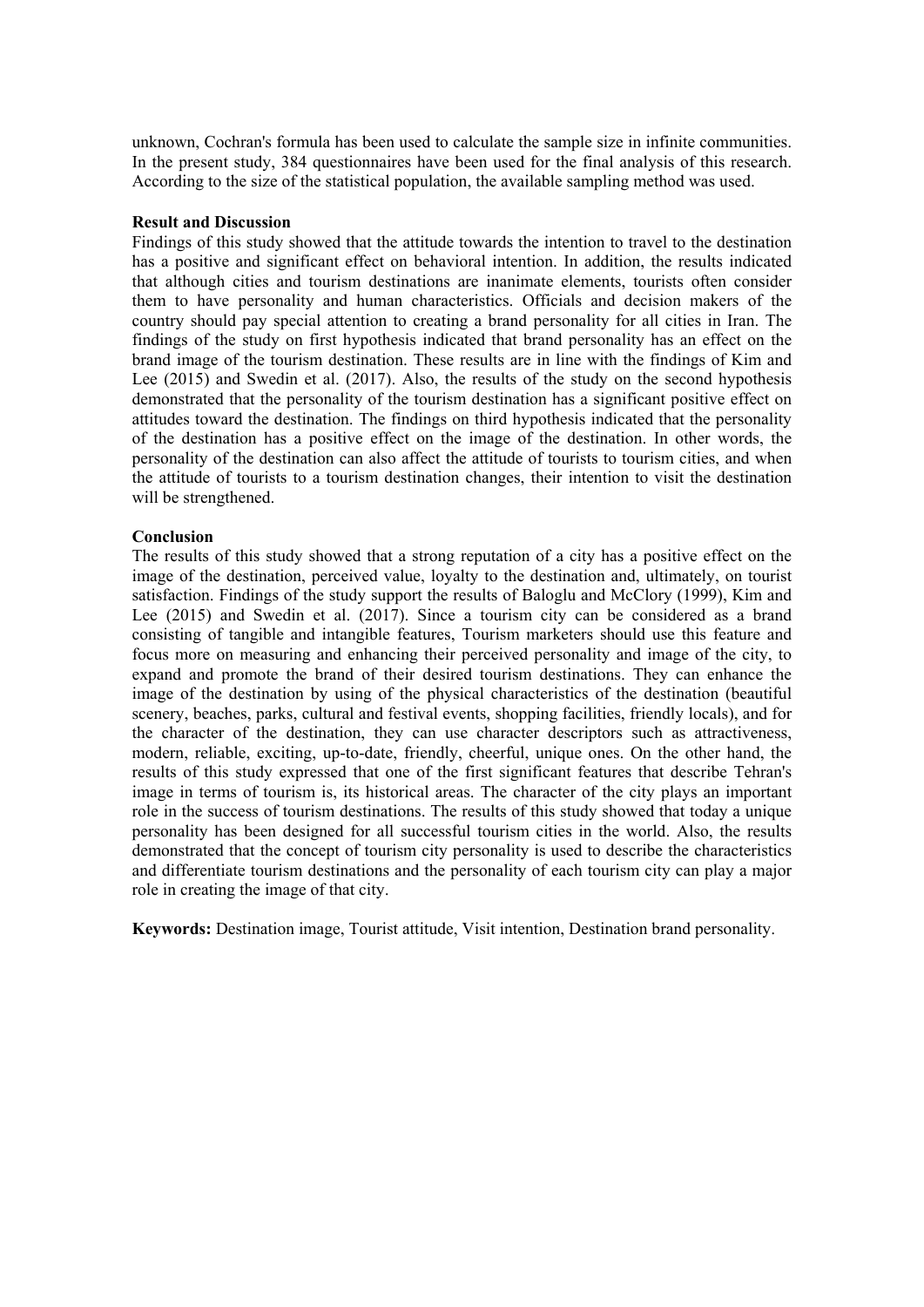# **اثر تصوير و شخصيت برند شهري و تأثير آنها بر نگرش و قصد انتخاب مقصد گردشگري مطالعه موردي: شهر تهران**

**يزدان شيرمحمدي -** استاديار مديريت بازرگاني، دانشگاه پيام نور، تهران، ايران **-** استاديار جغرافيا و برنامهريزي شهري، دانشگاه پيام نور، تهران، ايران <sup>1</sup> **سيد اسحاق جلاليان سمانه منصوري -** كارشناس ارشد مديريت اجرايي، دانشگاه پيام نور، تهران، ايران

**دريافت مقاله: 1399/01/10 پذيرش مقاله: 1399/05/10** 

## **چكيده**

اين پژوهش به بررسي تأثيرات تصوير و شخصيت مقصد بر نگرش و قـصد انتخـاب مقـصد گردشـگري پرداختـه است. ازآنجاكه مهمترين هدف در صنعت گردشگري جذب هرچه بيشتر گردشگران براي ديدن كشور، منطقـه يـا محلـي خـاص است، بنابراين بايد مؤلفههاي مؤثر در جذب گردشگران بهخوبي شناسايي شوند. ازجمله مهمتـرين اين مؤلفهها، ميتوان به تصوير و شخصيت مقصد اشاره كرد كه بازاريابان صنعت گردشگري از طريق تركيب اين دو با مفهوم برند در پي تأثيرگذاري هرچه بيشتر بر نگرش گردشگران هستند، تا بدينوسيله بر قصد رفتاري آنهـا اثر گذاشته و گردشگران را به بازديد مجدد از مقصد ترغيب كنند. جامعه آماري اين پژوهش متشكل از گردشگران داخلي شهر تهران است. دادههاي جمعآوريشده از طريق نرمافزار آموس و SPSS مورد تحليـل قـرار گرفـت. در اين پژوهش از مدل معادلات ساختاري براي آزمون فرضيات تحقيـق و روابـط بـين متغير هـاي تحقيـق (تـصوير مقصد، شخصيت مقصد، نگرش و قصد رفتاري) استفادهشده است. نتايج پژوهش نشان داد كه تـصوير مقـصد بـر شخصيت مقصد و نگرش به مقصد اثر مثبت دارد. همچنين، يافتههاي پژوهش اثر شخـصيت مقـصد بـر تـصوير مقصد و نگرش به مقصد را نيز تائيد كرد و درنهايت اينكه تأثير نگرش به مقصد بر قصد رفتاري و انتخاب مقـص د گردشگري نيز مورد تائيد قرار گرفت.

**واژگان كليدي:** تصوير مقصد، نگرش گردشگر، قصد بازديد، شخصيت برند مقصد.

1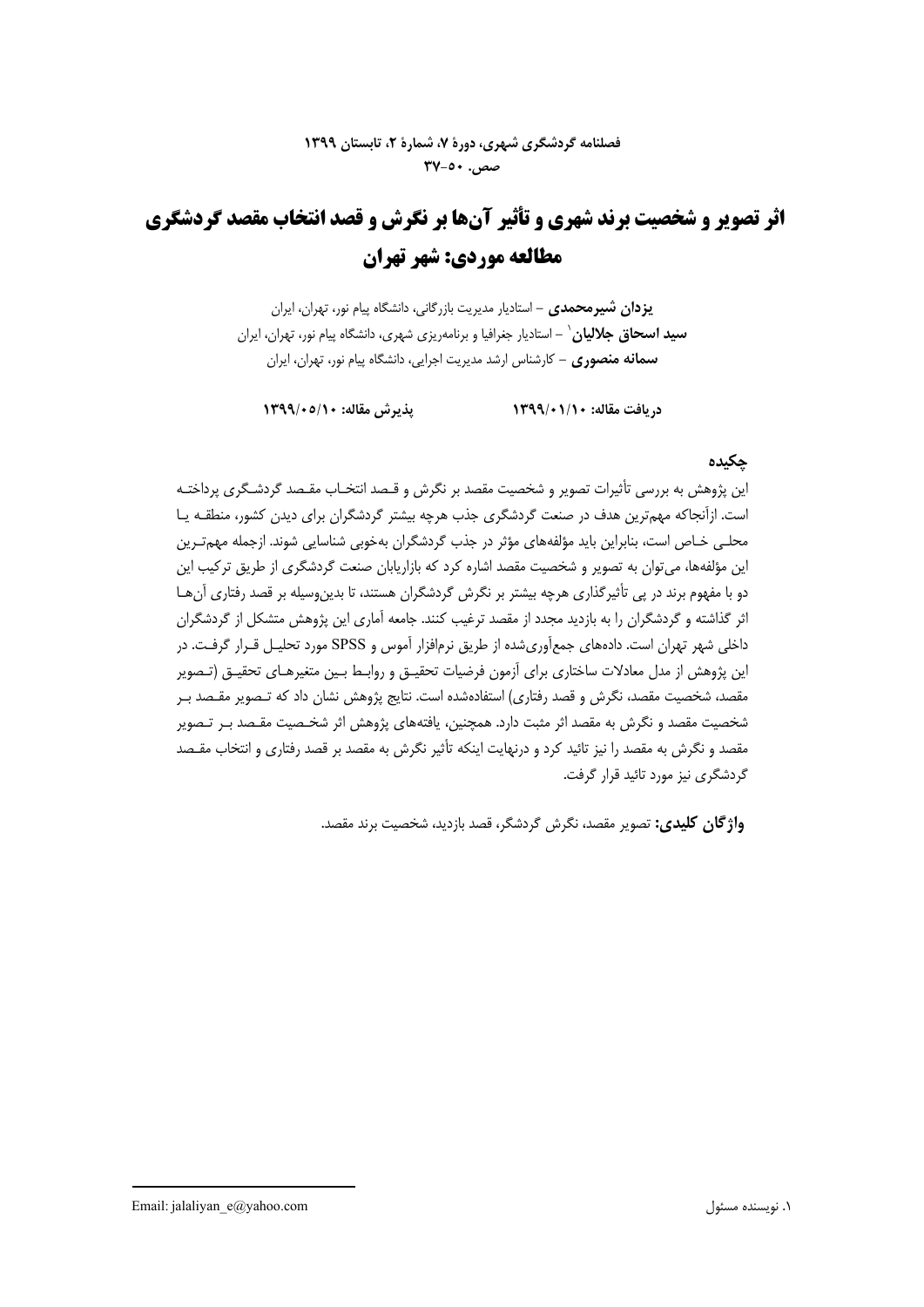**مقدمه**

از مباحث بسيار جديد در پژوهشهاي گردشگري مبحث، شخصيت است كه با سؤالات و ابهامات بسياري مواجه ميباشد و هنوز پاسخ قطعي به آن داده نشده است. مبحثي كه ذهن محققان اين حوزه را به خود مشغول كرده است، اين موضوع است كه ويژگيهاي شخصيتي خاص به مقصد چه ميباشد؟ اگر چه محققان بر اين باورند كه شخصيت مقصد به صفات انسان مانند يك مقصد اشاره دارد، اما اختلافنظرهاي زيادي در توصيف اين صفات بين محققان وجـود دارد. توصـيف و اندازهگيري ويژگيهاي شخصيت مقصد نيز بسيار مشكل است (Zhang et al,2019:391). رقابت شديد بين مقصدهاي گردشگري نياز به منابع لازم براي ايجاد مزيت رقابتي دارد . يكي از منابع كليدي در اين زمينه، نام تجاري مقـصد اسـت . برند سازي فرايندي است كه طي آن اتخاذ و استفاده از يك نام تجاري از طريق فعاليـت هـاي مختلـف بازاريـابي بـراي مشتريان و بنگاهها فراهم ميشود و نام تجاري زمينه كسب مزيت رقابتي را براي مقصدهاي گردشگري فراهم مي نمايـد (,2018:71al et Jamilena-Frías(. شناخت و نگرش مثبت مشتري از يك نـام تجـاري باعـث رفتـار خريـد مـشتري ميشود. ادراكات نام تجاري مثبت باعث ميشود، سازمانها قويتر شوند و در مقايسه با رقبا مزيت رقابتي پايـدار داشـته باشند. مزيت رقابتي پايدار سازمانها را قادر ميسازد، تا محصولات و خدمات خود را باقيمتهاي بالاتر به فروش برسانند و سهم بازار بيشتري داشته باشند. برنامههاي ارتباطي كارآمدتر و مؤثرتر وفاداري مصرفكنندگان را بيشتر كنند. بنابراين، بـسياري از سـازمانهـا بـه دنبـال شـكل دادن و حفـظ يـك نـام تجـاري قـوي بـين مخاطبـان هـدف خـود هـستند (Dedeoğlu et al,2018:1). برند سازي شهري عاملي است كه در ارتباط تنگاتنگ با نقش شهر و يكي از عوامل مهـم در تعريف هويت و شخصيت شهر و موجد تصوير ذهني خوب براي شهر ميباشد (رزقي و همكاران، 138:1397). بسياري از دولتها در جهت بهبود تصوير مكانهاي خاص، سرمايهگذاري پرهزينهاي كردهاند، تا بهاينترتيب وضعيت اقتصادشان را يهبود بخشند. بهطور مثال بر مبناي ادعاي كلارك<sup>\</sup> براي تغيير تصوير برند شهر تورنتو كانادا ۴ ميليون دلار هزينه شده است. هدف اصلي پروژه تورنتو ايجاد يك نام تجاري منحصربهفرد براي شهر تورنتو و گسترش يكراه جديد تـازه بـراي ارتباط نقاط قوت شهر و هويت پويا با ساير نقاط جهان است كه بهموجب اين تغيير در تصوير برند تعـداد توريـستهـاي خارجي به مقدار 26 درصد افزايش يافت است (,2006:15Clark(. چراكه گردشگران اغلب به دنبال ويژگـيهـاي ماننـد مناظر زيبا، سواحل وسيع، جوامع محلي دوستانه، و محل اقامـت باكيفيـت بـالا را بـراي مقاصـد گردشـگري مـيباشـند (Usakli & Baloglu,2011:115; Qu el at,2011:465). همچنين ٧٠ درصد از گردشـگران بـين|لمللـي تنهـا از ١٠ كشور بازديد مـي كننـد. بـهعبـارت<code>ديگـر، كـشورهاي بـاقي مانـده بـراي ٣٠ درصـد از مجمـوع گردشـگران بـين|لمللـي</mark></code> رقابــت مــيكننــد (,2009:857Pike(. بنــابراين بــراي جــذب گردشــگران، مقــصد بايــد منحــصربهفــرد باشــد (Murphy el at,2007:8; Hosany el at,2006:127). ادراكات برند مثبت باعث مي شود، مشتريان حتى مقصد خود را انتخاب كنند، قبل از آن را تجربه نكردهايد. بنابراين، مقصدها بايد تلاشهاي قابلتوجهي را براي ايجـاد اسـتراتژيهـاي بازاريابي مقصد كارآمد براي بازارهاي هدف خود انجام دهند (,2018:4al et Dedeoğlu(. شخصيت مقصد عامل مهمي در ايجاد برند مقصد است. شخصيت مقصد از مفهوم نام تجـاري گرفتـهشـده اسـت. شخـصيت در ادبيـات بازاريـابي بـه مجموعهاي از ويژگي هاي انساني مـرتبط بـا يـك نـام تجـاري اشـاره دارد (Zhang et al,2019:391). ايـن پـژوهش ميكوشد، با شناسايي تأثيرات مهم تصوير و شخصيت مقصد بر تصميمگيري و انتخاب مقصد توسـط گردشـگر، اهميـت اين دو را در تقويت رابطه گردشگر مقصد نشان دهد، همچنين نقش مهم دو مؤلفه تـصوير و نگـرش را نيـز بـر انتخـاب مقصد و ترجيح مقصدي بر مقصد ديگر از سوي گردشگران، تحليل نماييد. شناسايي عوامل اثرگذار بـر ارتبـاط گردشـگر مقصد و نتايج حاصل به متصديان مديريت بازاريابي مقصد كمك ميكند، مقصد را بهتر متمايز ساخته، فرايند برند سـازي مقصد را در جهتي هدايت نمايند كه ارتباط عاطفي قوي و پايداري بين مقصد و گردشـگر برقـرار شـود . در همـين راسـتا فرضيههاي زير مطرح ميگردد.

تصوير مقصد بر شخصيت مقصد اثر مثبت و معناداري دارد.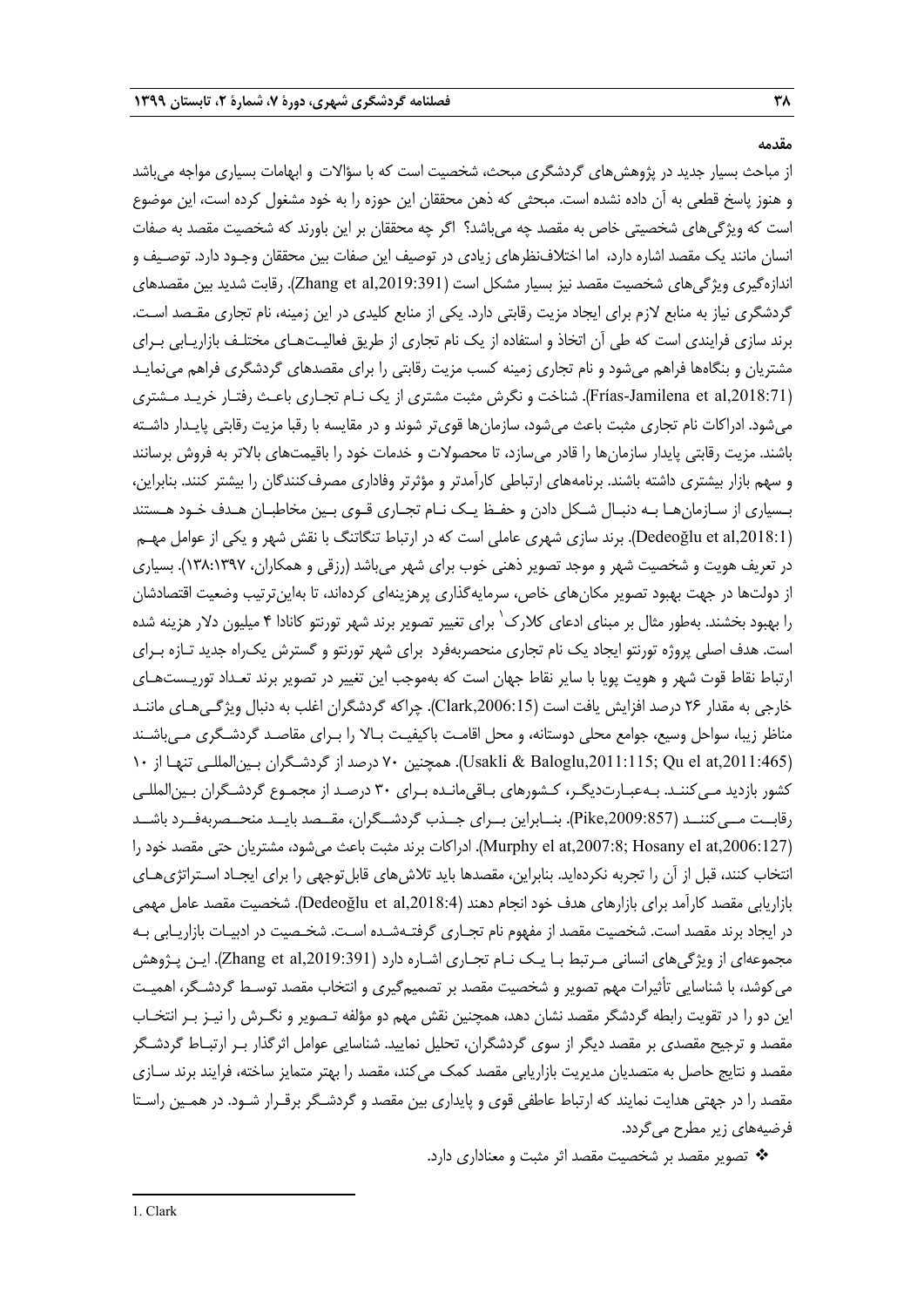شخصيت مقصد بر نگرش به مقصد اثر مثبت و معناداري دارد.

نگرش به مقصد بر قصد رفتاري اثر مثبت و معناداري دارد.

در رابطه با موضوع اثر تصوير و شخصيت برند شهري بر نگرش گردشگر و انتخـاب مقـصد توسـط آنهـا، مطالعـات زيادي در داخل و خارج كشور انجامشده است كه در زير به تعدادي از آنها اشاره ميشود.

ايمانيخوشخو و ايوبييزدي در سال (1389) پژوهشي با عنوان عوامل مؤثر بر ارزش ويژه برند در مقصد گردشـگري شهر يزد انجام دادند. نتايج حاصل از اين تحقيق نشان ميدهد كه علاوه بر تصوير برند كه در مطالعـات 30 سـال اخيـر بهعنوان مهمترين عامل ارزيابي گردشگران از برند مقصد گردشگري تلقي شده است، وفاداري به برند، كيفيت ادراكشده و آگاهي به برند مقصد گردشگري نيز بهصورت مستقيم بر ارزش ويژه برند شهر يزد تأثير دارند و ازنظر اهميت، وفـاداري به برند مهمترين عامل تأثيرگذار شناختهشده است. ملكـي مـين بـاش رزگـاه و همكـاران (1394) پژوهـشي بـا عنـوان "بررسي تأثير تصوير مقصد و رضايت از مقصد بر نيتهاي بازديد گردشگران" انجام دادند. يافتههاي اين تحقيق حـاكي از آن است كه تفاوت قابلملاحظهاي بين نيتهاي بازديد در فواصل زماني مختلف با توجه به رضـايت و تـصوير مقـصد افراد وجود دارد. متغير رضايت در كوتاهمدت بر نيت بازگشت تأثير دارد، اما در ميانمدت اثر كمتري دارد. تـصوير مقـصد افراد در كوتاهمدت تمايلي به بازديد از مقصد در آنان ايجاد ميكند، ولي در بازه زماني بلندمدت تأثير اين عامـل بـر نيـت بازديد كاهش مييابد. كياني فيضآبادي (1395) به بررسي تأثير تـصوير و شخـصيت مقـصد بـر دل بـستگي و رضـايت گردشگران داخلي در شهر اصفهان پرداخت. نتايج اين تحقيق نشان داد، تـصوير مقـصد عامـل بـسيار مهمـي در ارتبـاط گردشگر- مقصد است و بر شخصيت، دلبستگي و رضايت از مقصد اثر مـستقيم و معنـاداري دارد. ضـيايي و مهـديخاني (1396) تحقيقي با عنوان "رابطه شخصيت كالبدي- اجتماعي شهر و شخصيت گردشگر با انتخاب مقصد مطالعه موردي شهر شيراز و يزد)" انجام دادهاند. يافتههاي تحقيق آنها نشان ميدهد كه همبـستگي مثبتـي بـين شخـصيت مقـصد و شخصيت واقعي و ايدهآل گردشگر وجـود دارد و ابعـاد صـميميت و خـوش مـشربي بيـشترين تأثيرگـذاري را در انتخـاب مقصدهاي شهري دارند. زينال زاده (2012) پژوهشي با عنوان "بررسي اثر آگاهي از برند و تصوير برنـد بـر قـصد خريـد رفتار مصرفكننده" انجام داده است. مشاهدات وي نشان داد كه آگاهي از برند بهطـور مـستقيم و تـصوير برنـد بـهطـور غيرمستقيم بر قصد خريد در زمان حال اثر مي گذارد. حسين شاه ٰ و همكاران (٢٠١٢) پژوهشي بـا عنـوان "بررسـي تـأثير ابعاد برندها بر قصد خريد مصرفكننده" انجام دادند. نتيجه تحقيق آنان بيانگر اين موضوع بود كه تصوير برند از ترجيح و آگاهي برند اثر ميپذيرد و نگرش به برند تأثيري مثبت بر قصد خريد مشتريان دارد. از طرفي نتـايج آنـان نـشان داد كـه دا ,ستگي به برند كه تلفيقي از رضايت و اعتماد به برند است، اثر معناداري بر قصد خريد نـدارد و همچنـين در پـژوهش <sup>آ</sup>نان اشاره شد كه پيشامدهاي محيطي همچون سياستهاي دولت تأثيري منفي بر قصد خريد مشتريان دارد. فرنز و والز<sup>۲</sup> (2012) روابط علي ميان ارزش ويژه برند، درگيري ذهني و قصد بازديد از مقصد را بررسي كرده و يافتههاي آنـان نـشان داد كه درگيري ذهني گردشگر نهتنها بر تصوير ذهني او از مقـصد گردشـگري تأثيرگـذار اسـت بلكـه آگـاهي از مقـصد گردشگري، كيفيت مقصد و وفاداري به مقصد گردشگري را متأثر مي سازد. جليلوند و همكاران (2012) نيـز پژوهـشي بـا "عنوان بررسي رابطه ساختاري بـين تصـور مقصـد، گـرايش گردشگري بهسوي هــدفگــذاري ســفر و مقاصــد بـا رويكردي جـامع" انجـام دادهاند، آنها به اين نتيجه رسيدند كه تبليغـات توصـيهاي الكترونيكـي گردشـگران در جوامـع مجازي مثل فيسبوك ميتواند بر تصوير ذهني از مقصد گردشگري، نگرش نسبت به مقصد گردشـگري و درنتيجـه بـر قصد سفر آنها به آن مقصد تأثيرگذار باشد؛ همچنين تصوير ذهني از مقصد گردشگري و نگرش نسبت به مقصد نيز بـر قصد سفر گردشگران مـؤثر اسـت. هـساني و مـارتين <sup>۱</sup> (۲۰۱۲) پژوهـشي بـا عنـوان «تناسـب تـصوير از خـود در رفتـار مصرفكننده» انجام دادهاند. نتايج پژوهش آنان نشان داد كه تناسب تصوير از خود (واقعـي و ايـده آل) بـر تجربـههـاي مسافران تأثير دارد، اما بر سطوح رضايت بهطور غيرمستقيم تأثير ميگذارد و رضايت بهطور مثبـت بـا تمايـل توصـيه بـه

 $\overline{a}$ 

2. Ferns & Walls

<sup>1.</sup> Hussain Shah

<sup>3.</sup> Hosany & Martin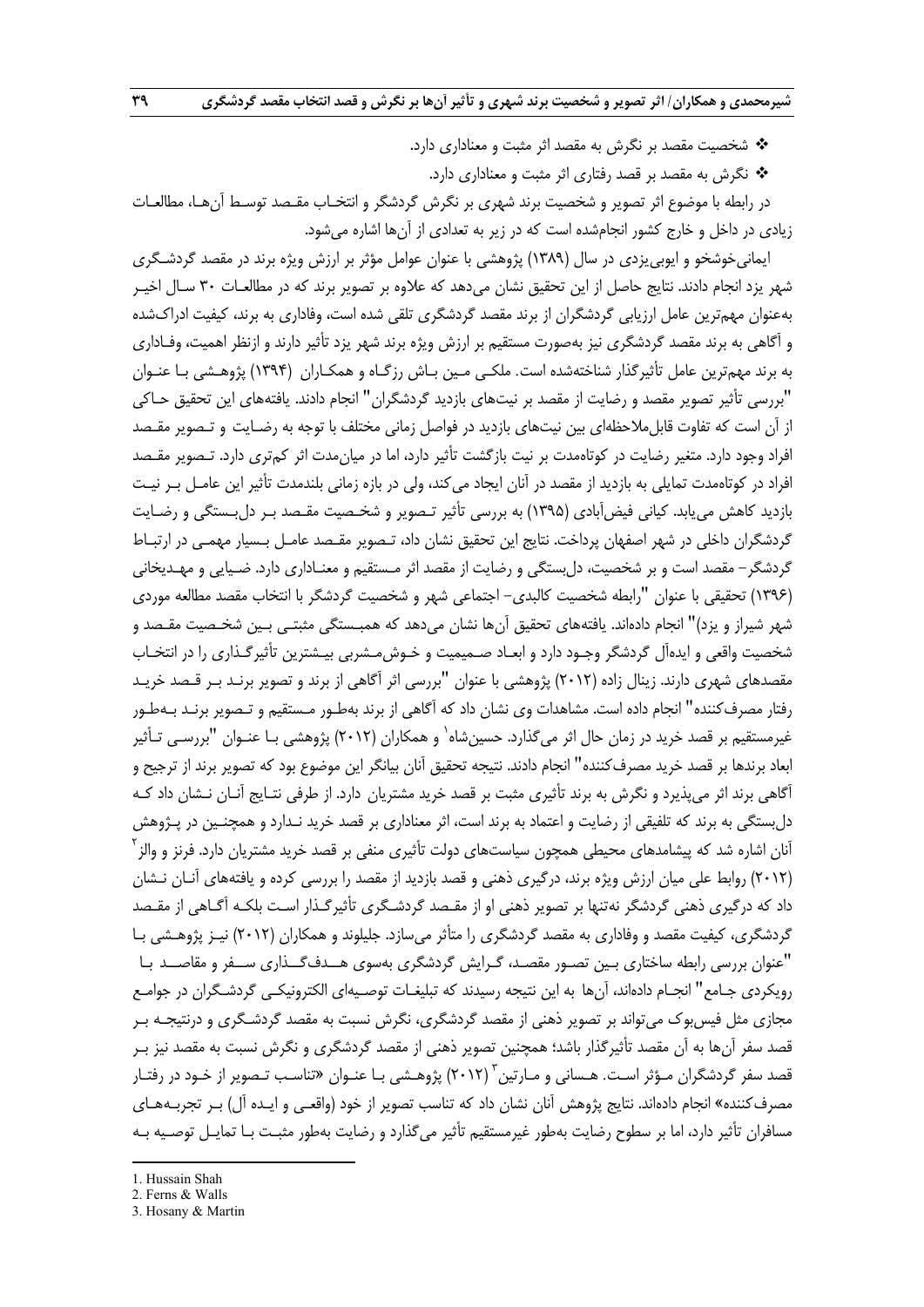ديگران ارتباط دارد. چي نومانا و ساندادا<sup>(</sup> (۲۰۱۳) در تحقيقي ديگر روابط رضـايت و وفـاداري را بـا متغيـر خريـد مجـدد بررسي كردند. نتايج پژوهش آنان نشان ميدهد، رابطه معناداري بين رضايت مشتري و وفاداري و همچنين بين وفـاداري و قصد خريد مجدد وجود دارد. كلانتري و همكاران (2015) در پژوهشي قصد رفتاري گردشگران پزشكي بـينالمللـي در ايران را بررسي كردند. نتايج پژوهش آنان نشان داد، كه رابطه مثبت مابين تصوير مقصد و نگرش بيمار، كيفيت خـدمات بيمارستان و قصد دوباره، كيفيت خدمات بيمارستان و تبليغات دهانبهدهان، مجـوز رسـمي بيمارسـتان و نگـرش بيمـار، نگرش بيمار و رضايتمندي بيمار، رضايتمندي بيمار و قصد دوباره، رضايتمندي بيمار و تبليغات دهانبهدهان مثبت وجـود دارد. هولتمن<sup>۲</sup> و همکاران (۲۰۱۵) تحقيقى با عنوان "دستيابى به وفادارى گردشگرى از طريق شخصيت مقصد، رضـايت و شناسايي" انجام دادند. يافتههاي اين تحقيق نشان ميدهد كه (1) شخصيت مقصد و رضـايت گردشـگري و شناسـايي مقصد گردشگري، بازاريابي دهانبهدهان و قصد بازديد مجدد را تـرويج مـيكنـد؛ (2) رضـايت گردشـگر باعـث تـشويق شناسايي مقصد گردشگري و بازاريابي دهانبهدهان ميشود؛ و (3) شناسايي مقصد گردشگري بر بازاريابي دهانبهدهان و قصد بازديد مجدد تأثير مثبت دارد. سويدين ّ و همكاران (٢٠١٧) در تحقيقي به بررسي تأثيرات شخصيت و تصوير مقصد بر نگرش و ديدگاه افراد پرداختهاند. نتايج تحقيق آنها نشان ميدهد كه تصوير مقصد يك متغيـر پيـشين بـه شخـصيت مقصد است و بر آن تأثير ميگذارد و همچنين اثر مستقيمي بر نگـرش نـسبت بـه يـك مقـصد و تـأثير غيرمـستقيم بـر نيتهاى رفتارى دارد. كيم ٔ و همكاران (٢٠١٧) در پژوهشي به بررسي شخـصيت مقـصد، تـصوير مقـصد و قـصد سـفر پرداختهاند. يافتههاي تحقيق آنان نقش اساسي شخصيت مقصد در شكل گيري تصوير را نشان مي دهد.

# **مباني نظري**

صنعت گردشگري فراتـر از يـك صـنعت، بـه مثابـه پديـده پويـاي جهـاني و اجتمـاعي، پيچيـدگيهـاي خاصـي را دارد. بهعبارتديگر، گردشگري يكي از محركههاي بزرگ اقتصادي قرن حاضر به شمار ميرود (زياري و همكـاران2:1393،). يكي از ارزشمندترين روشها براي درك و شناخت محيط است (نسيمي و همكاران، 48:1398). با توجه به تأثير شـگرف گردشگري بر زمينههاي اقتصادي، اجتماعي و فرهنگي در جوامع امروز، بايد با نظري بلند و مديريتي عالمانه، آگاهانه و با برنامهريزي درست، در جهت گسترش آن تلاش كرد و آثار منفي آن را به حداقل رساند ( سقايي و همكاران132:1394،). مديريت تصوير يكي از مهمترين مسئوليتهاي هر مقصد است، به اين دليل كه تصوير كلي از يـك مقـصد داراي تـأثير قوي بر ارزش گذاري و رفتار انتخاب مقصد است (Frías-Jamilena et al,2018:71). تعريـفـهـاي تـصوير مقـصد بـه باورهاي شخصي يا گروهي از يک مکان ارتباط دارند (Zeugner el at,2015:1845; Min el at,2013:759). تـصوير مقصد از اجزاي است كه تأثير بسيار زيادي بر تـصميمگيـري گردشـگران و پيامـدهاي رفتـاري سـفر آنهـا مـيگـذارد (Toudert & Bringas-Rábago,2016:240). نبود تصوير مناسب از مقصد در ذهن، انگيزه گردشگران جهت سفر بـه مقصد گردشگري را از بين خواهد برد (نسيمي و همكاران، 48:1398). شهرت مقصد، نقش مهمي در صنعت گردشـگري دارد. مقصد مشهورتر، بيشتر از مقاصد كمتر شناختهشده، قابل|عتماد و معتبر خواهد بود. شهرت قوي، تأثير مثبتي بر تصوير مقصد، ارزش ادراكشده، وفاداري به مقصد و درنهايت، بر رضـايت مـيگـذارد (147 .Artiga et al,2015: 147). در ايـن راه انجام مطالعات در حوزه كيفيت، خدمات و تصوير مقصد از ضروريات اوليه قلمداد مـيگـردد. از اوايـل دهـه 70 مـيلادي پژوهشها در زمينه تصوير مقصد توجه بسياري در حيطه گردشگري را به خود جلب كرده اسـت .جنبـههـاي متفـاوتي از تصوير مقصد شامل ابعاد، ماهيت، نحوه شكلگيري و اندازهگيري آن مطالعه شده است (شـاطريان و همكـاران، 2:1398). ويژگيهاي محصولات يا خدمات گردشگري، مانند چندبعدي بودن و ناملموس بودن اندازهگيري سازهها، تصوير مقصد را پيچيده ميكنند (,2015:1845at el Zeugner(. مفهـوم شخـصيت مقـصد بـراي توصـيف ويژگـيهـا و متمايزسـازي مقصدهاي گردشگري به كار مي رود (Hosany el at,2006:640). شخصيت مقصد مربوط به شخـصيت برنـد در بـستر

- 3. Souiden
- 4. Kim

**.** 

<sup>1.</sup> Chinomona & Sandada

<sup>2.</sup> Hultman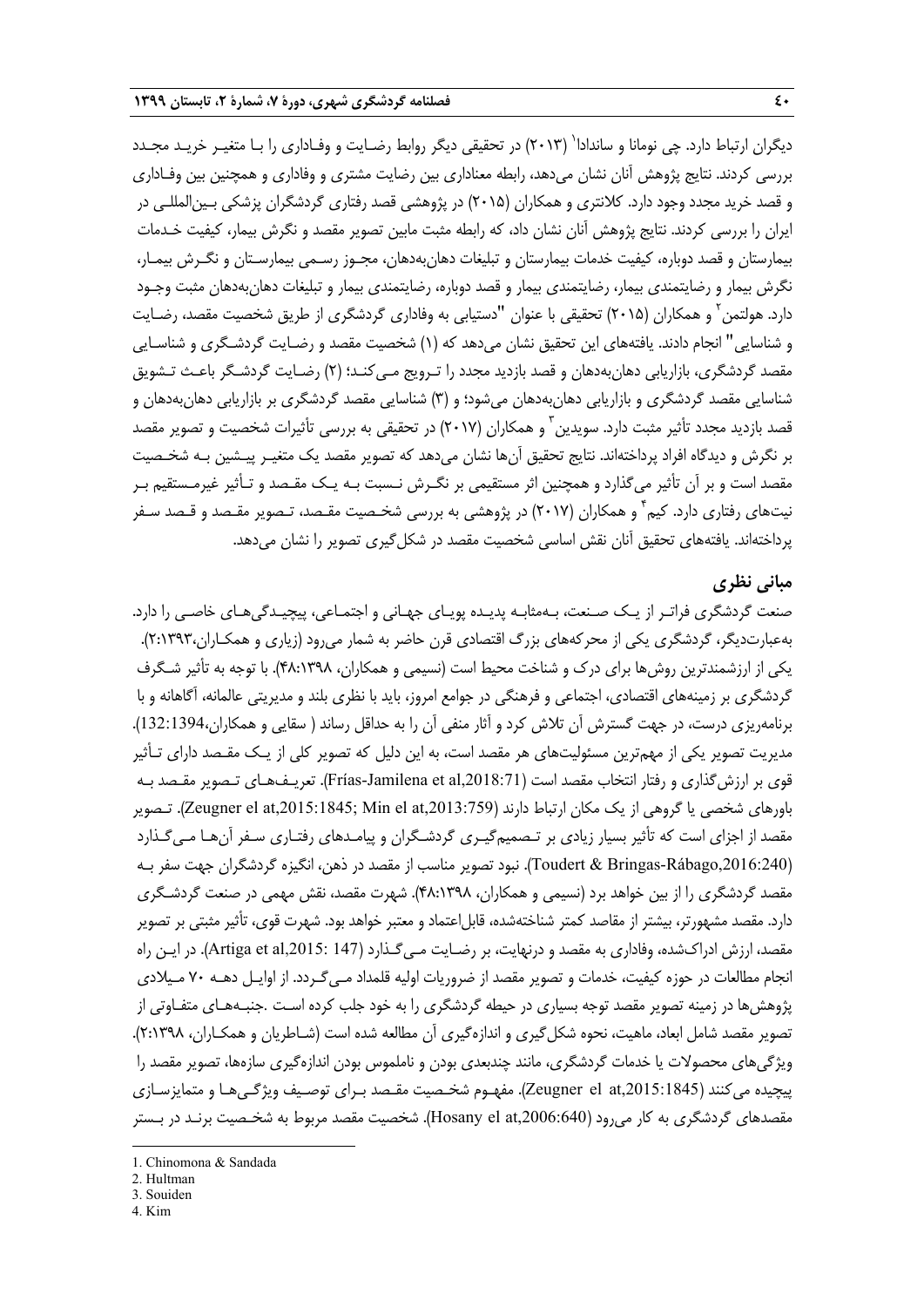گردشــگري اســت و ويژگــي هــاي شخــصيتي انــسان را بــه يــک مقــصد گردشــگري نــسبت مــي دهــد (کيــاني فيضآبادي153:1395،). شخصيت مقصد ميتواند، نقش اصلي را در ايجاد تصوير مقصد ايفا كند، ولي يـك پيونـد قـوي باشخصيت مقصد نمي تواند، بهصورت مستقيم باعث جذب گردشگران شود، بلكه بايد مقصدها كيفيتهاي قوي و مثبتـي را بـا ويژگـيهـاي انـساني از قبيـل هيجـان و صـداقت و آرامـش پيونـد داده و يـك تـصوير جـذاب را تـشكيل دهنـد (Souiden el at,2107:56). آگاهي در مورد برند مقصد، عامل كليدي بازديد از مقصد است و علاقـه بـه آن را افـزايش ميدهد. همچنين آگاهي در مورد برند، توانايي خريدار در شناسايي يا بازخواني برندي است كه در گروه خاصي از محصول قرار دارد (Gómez et al,2015:212). قصد خريد تركيبي از تمايل خريدار به خريد محصول و احتمال خريـد آن اسـت. قـــصد خريـــد بـــستگي زيـــادي بـــه نگـــرش و تـــرجيح مـــشتري بـــه يـــك برنـــد يـــا محـــصول دارد (,2015:2237Huarng & Gunawan(. قصد خريد، قصد فرد از خريد كالا يا خدمات است كه مـيتوانـد درنهايـت بـه رفتـار واقعـي خريـد منجـر شـود. هـر مقـدار ايـن قـصد بيـشتر باشـد، تمايـل مـصرفكننـده بـه خريـد بيـشتر اسـت (Hajli el at,2017:135). درواقع قصد يك فرد عبارت است از دريافت و ادراكي كه فرد از بروز يـك رفتـار خـاص دارد (شيرخدايي و همكاران، 135:1395).

#### **تصوير مقصد**

تصوير مقصد را ميتوان بهعنوان تمام چارچوب شناختي، برداشتها، تعصبات و باورهاي عاطفي تعريف كرد كه يك فـرد يا گروه در ارتباط با يك مكان يا جايي از خودشان نشان ميدهند (,2018:3al et Silva-Cossío(. تصوير برند بهعنوان مجموعهاي از تمام ايدهها و افكار مرتبط شده با حافظه مصرفكننده در ارتباط با يك نام تجاري تعريفشده است. تصوير مقصد يك سيستم تعاملي از افكار، نظرات، احساسات، تصويرسازيها و اهداف بهسوي يك مقصد اسـت. تـصوير مقـصد مجموعه باورها، عقايد و گمانهايي است كه يك شخص از مقصد دارد (عباسي و همكاران179:1396،). فضلي بـر ايـن باور است كه تصوير مقصد عاملي مهم بهمنظور توسعه گردشگري موفق و بازاريابي مقصد است. ايجاد يك تصوير مقصد قوي، راهي براي جذب توجه گردشگران است. همچنين يك تصوير مستحكم و واضح ميتواند، بر رضايت و انگيزه براي سفر دوباره به آن مقصد و انتقال شفاهي (بازاريابي دهانبهدهان) و پيشنهاد سفر به آن مكان به خانواده و دوسـتان تـأثير بسياري داشته باشد (فضلي17:2012،). درواقع تصوير مقصد نقش مهمي در پيشبيني رفتارهاي گردشگران ايفا مـيكنـد (Kim el at, 2017:5). تصوير مثبت بر بازديد گردشگران از مقصد و تبليغات دهانبهدهان آنها اثـر قابـلتـوجهي دارد .(Dedeoğlu et al,2018:4)

# **شخصيت مقصد (شهر)**

گردشگران ترجيح ميدهند، براي مقاصد گردشگري شخصيت انساني طراحي كنند و ويژگيهاي انساني را بـه شـهرهاي منتسب كنند. مفهوم شخصيت نام تجاري بهطور گستردهاي بهعنوان يك استعاره زنده در مورد مقاصد شهري گردشگري بكار ميرود (,2019:391al et Zhang(. مقصدهاي گردشگري تركيبي از تصوير مقصد و شخصيت مقصد را بـهعنـوان (2006) <sup>1</sup> راهبرد ايجاد تمايز با رقبا مورداستفاده قرار ميدهنـد (,2006:130Hosany & Ekinci(. اكينـسي و هوسـناي شخصيت مقصد را "مجموعهاي از ويژگيهاي انساني مربوط به يك مقصد در نظر گرفتهشده"، تعريف ميكنند. به نظـر آنها شخصيت مقصد نقش مهمي در شكلدهي برند مقصد، شناسايي ادراكات گردشگر در مـورد مقـصدهاي مختلـف و خلق برند منحصربهفرد براي مقصد ايفا مينمايد. افزايش رقابت بين بازارهاي گردشگري و تلاش مقصدها براي متمـايز بودن موجب توجه بيشازپيش به شخصيت مقصد شده است. در اين راستا رجبي (1397) بر اين بـاور اسـت كـه اسـپانيا بهعنوان مقصدي دوستانه و خانوادگي شناختهشده است، لندن بهعنوان مقصدي بافكر باز، غيرمتعـصب، پرجنـبوجـوش، خلاق و پاريس بهعنوان شهري رمانتيك شناخته مـيشـوند. برخـي از شـهرهاي داري شخـصت برنـد جهـاني هـستند.

**.** 

<sup>1.</sup> Ekinci & Hosany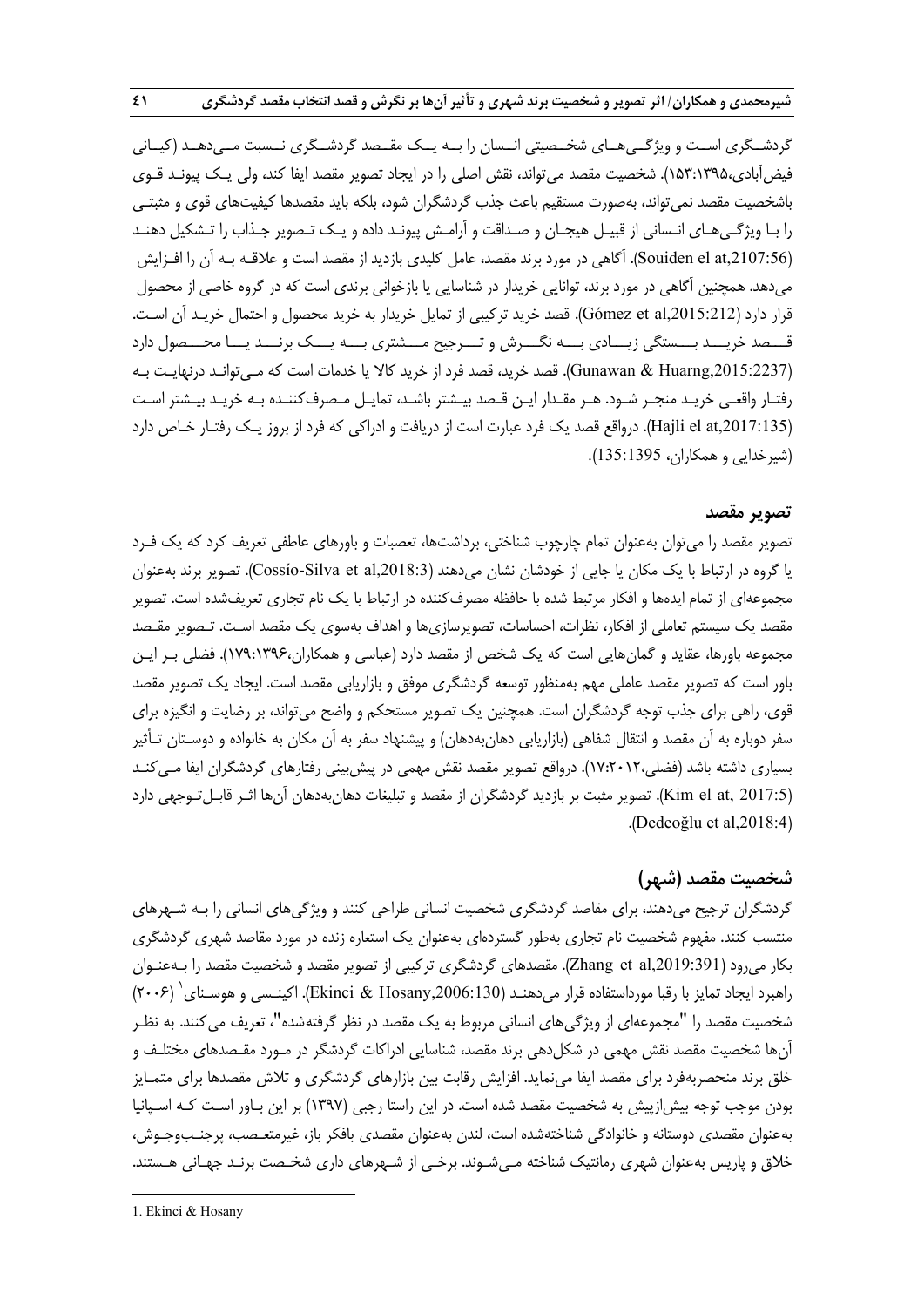شهرهاي باشخصيت برند جهاني مرزهايشان بيپايان به نظر ميرسد و جاذبههاي بسيار متنوعي دارند. از شهرهاي جهاني باشخصيت برند بينالمللي ميتوان لندن، نيويورك، توكيو، لاهه، ژنو، لسآنجلس را ميتـوان نـام بـرد. برخـي از شـهرها داراي شخصيت برند فرهنگي ميباشند. از شهرها باشخصيت برند فرهنگي ميتوان بوداپست، پراگ، وين آنكـارا، قـاهره، بانكوك، واشنگتن دي سي، دهلي، بخارست، سيدني، مادريد را ميتوان ذكر كـرد. برخـي از شـهرها داراي برنـد شـهري ميراثي هستند، از شهرهاي ميراثي ميتوان ونيز و آكسفورد را برشـمرد. برخـي از شـهرها داراي برنـد هنـري هـستند، از شهرهاي با برند هنري ميتوان به فلورانس و مادريد اشاره كرد. برخي از شهرها داراي برند ورزشي هـستند، از شـهرهاي باشخصيت برند ورزشي ميتوان به ملبورن، سوچي، كارديف اشاره كرد. برخـي از شـهرها داراي برنـد مـدرن هـستند، از شهرهاي باشخصيت برند مدرن مي توان به دبي، ابوظبي، سنگاپور، توكيو، شانگهاي، لس آنجلس اشاره كرد.

# **رابطه بين تصوير مقصد و شخصيت مقصد**

هوسناي و همكاران (2006) بر اين باورند كه ابهام زيادي در ارتباط بين تـصوير برنـد و شخـصيت برنـد وجـود دارد. بـر اساس نظر آنان اصلاح تصوير برند (مقصد) و شخصيت برند (مقصد) به ميزان زيادي بهجاي يكديگر در ادبيات پـژوهش استفادهشدهاند (,2006:129Hosany & Ekinci(. هوسناي و همكاران (2007) در پژوهشي به ايـن نتيجـه رسـيد كـه تصوير مقصد باشخصيت مقصد ارتباط دارد. يافتههاي چن و فو` (٢٠١٣) نيز تائيد كرد كه تصوير مقصد، شخصيت مقصد را تحت تأثير قرار مىدهد، اين يافتهها توسط اكنسى<sup>٢</sup> و همكاران (٢٠٠٧) نيز تائيـد شـده اسـت. سـويدين<sup>٣</sup> و همكـاران (2017) در تحقيقي به بررسي تأثيرات شخصيت و تصوير مقصد بر نگرش و ديدگاه افراد پرداختهاند. نتايج تحقيـق آنهـا نشان مے دهد كه تصوير مقصد بر شخصيت مقصد تأثير مي<sup>گ</sup>ذارد. بـااين حـال كـيم و لـي<sup>۴</sup> (٢٠١۵) نيـز دريافتـهانـد كـه شخصيت شهر (هيجان، صميميت و كمال) بر سه بعد تصوير شهر (تصوير پويـا، تـصوير خـاص و تـصوير پايـدار) تـأثير مي گذارد. آيوستوپولو و پايادمتريو ° (٢٠١۵) بر اين باورند كه شخصيت مقصد (يعني هيجان و صداقت) تأثير قابل توجهي بر تصوير مقصد دارد. يافتههاي كيم و لي (2015) و سويدين و همكاران (2017) نيز حاكي از اثر تصوير مقصد بر شخصيت مقصد است.

# **نگرش و تأثير تصوير و شخصيت مقصد بر نگرش گردشگران**

نگرش گردشگران توصيفكننده تمايلات روانشناختي بيانشده بهوسيله ارزيابيهاي مثبت يا منفي آنهـا اسـت، زمـاني نگـرش گردشـگر يـك متغيـر پـيشبـين از تـصميم گردشـگر بـراي سـفر بـه يـك مقـصد خـاص مـيباشـد (12: 593)Ragheb & Tate,1993:63; Jalilvand & Samiei,2012: بيات بين|لمللي تجارت و بازاريابي حاكي از آن است كه ادراك كلي افراد از يك تصوير مقصد بر ارزيابي افراد تأثير مي گذارد و بر بازديد از يـك مقـصد گردشـگري اثـر دارد. يافتههاي اوساكي و بال اوغلو ً, (٢٠١١) كيم و لي (٢٠١۵) سـويدين و همكـاران (٢٠١٧) حـاكي از اثـر شخـصيت مقصد گردشگري بر نگرش گردشگران است. بهعبارتديگر تصوير مقصد ميتواند، نقش مهمـي در رونـد تـصميمگيـري گردشگران بين|لمللي و وفاداري آن ها داشته باشد (Chaulagain et al,2019:2). اكثريت محققان وفاداري را يک متغير دوبعدي ميدانند كه از مؤلفههاي نگرشي و يك مؤلفه رفتاري تشكيلشده است. از ديد رفتـاري، وفـاداري در خريـدهاي تكراري بازتاب مييابد و از ديد نگرشي شامل توصيه مقصد به خانواده و ديگران است . وفاداري كه بهعنـوان قـويتـرين منبع بازاريابي براي مقاصد محسوب ميشود، گردشگران وفادار حتي در شرايطي كه آنها قصد تكرار بازديـد از مقـصد را ندارند، مقصد را به ديگران توصيه ميكنند. وفاداري نسبت به مقصد به دليل نقش آن در سودآوري و رشد و توسعه مقصد مهم است (,Francisco-José Cossío-Silva et al,2018:2). علاوه بر اين، اخيراً مطالعات نشان مي دهـد كـه ارتبـاط

**.** 

- 3. Souiden
- 4. Kim & Lee

<sup>1.</sup> Chen & Phou

<sup>2.</sup> Ekinci

<sup>5.</sup> Apostolopoulou & Papadimitriou

<sup>6.</sup> Usakli & Baloglu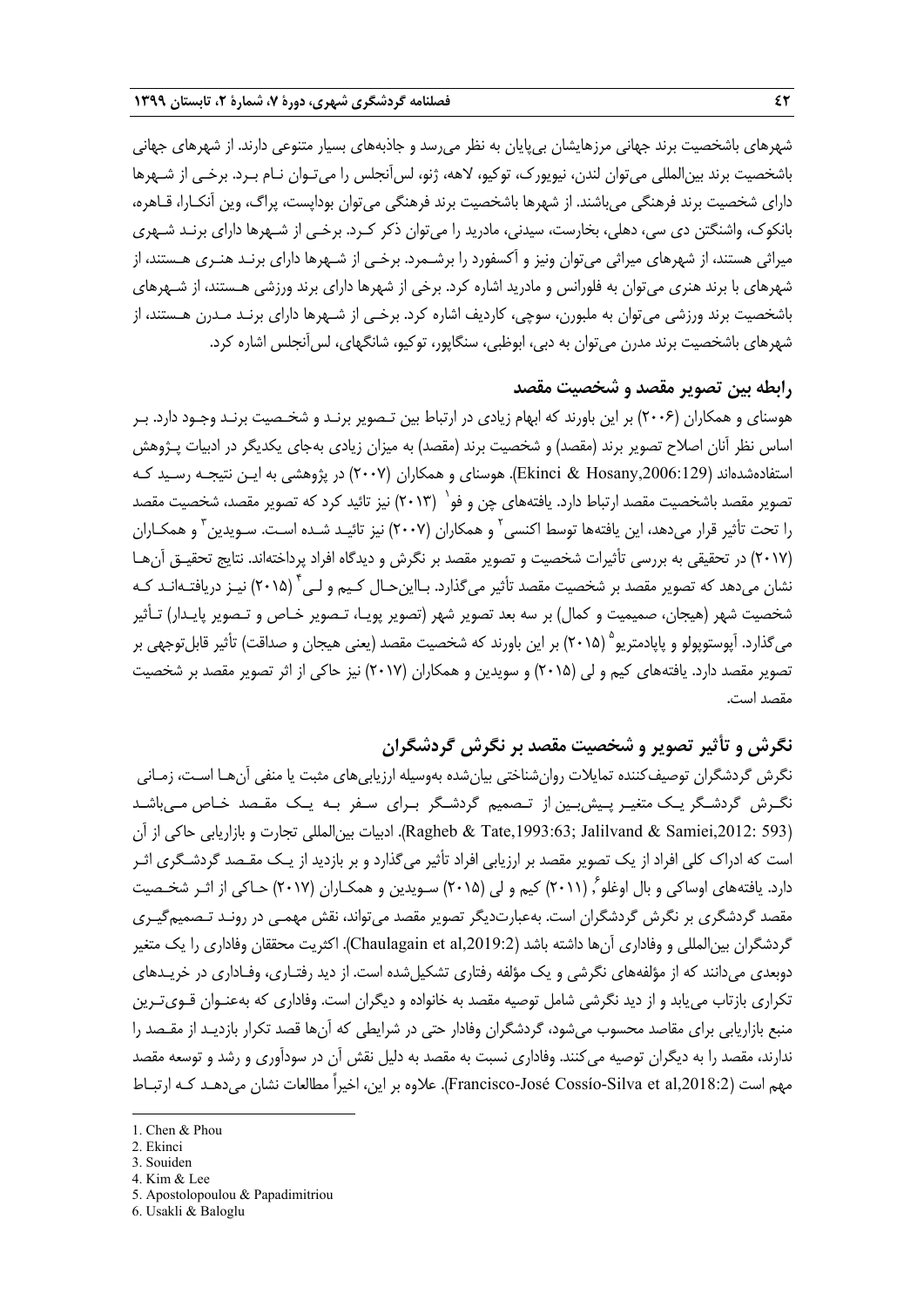**شیرمحمدی و همکاران/ اثر تصویر و شخصیت برند شهری و تأثیر آنها بر نگرش و قصد انتخاب مقصد گردشگری مصدر ۲۳** 

بين تصوير مثبت از مقصد و تمايل به سفر آن ها ارتباط مثبت و معناداري وجود دارد. بنابراين، يك درك مثبت و معتبـر از مقصد براي جذب گردشگران به آن مقصد ضروري است (Chaulagain et al,2019:1).

# **قصد رفتاري و تأثير تصوير و شخصيت مقصد بر قصد رفتاري گردشگران**

يكي از نظريهپردازان رضايت مشتري ريچارد اليور معتقد است؛ رضايت قضاوتي اسـت در مـورد اينكـه آيـا ويژگـي يـك محصول يا خدمت، يك سطح لذتبخش از تحقق و كاميابي مربوط به مصرف را فراهم كرده است يا خير (شربت اوغلي و اخلاسي، 58:1387). رضايت مشتري از دو عامل انتظارات و عملكرد خدمات يا محصولات تجربـهشـده متـأثر مـيگـردد (علامه و نكتهدان، 111:1389). درواقع رفتارهاي آتي گردشگر متأثر از تجربيات گردشگري است كه در ادبيـات موجـود، تمايل به ديدار دوباره، پيشنهاد مقصد به ديگران و تمايل به ارائه نقل قولهاي مثبت از مقصد بهعنوان بازتابي از سفرهاي آينده گردشگر و وفاداري گردشگران به يك مقصد و رضايت گردشگر است (كرمي و زينلي، 103:1393). مؤلفه رفتـاري، عموماً ذاتي و داراي تعهد ميباشد، چرا كه مشتري يك تصميم را اتخاذ كرده و اين تصميم منجر به ايجاد رفتاري ميشود. از منظر فرآيند مصرف، رفتار گردشگران به سه مرحله تقسيم ميشود: قبل از سفر، در طـول سـفر و بعـد از سـفر. رفتـار گردشگران شامل انتخاب مقصد براي بازديد، ارزيابيهاي پسازآن و قصد بازديد مجدد ميباشد. بهطوركلي ارزيابيهـاي پسازآن، تجربه سفر يا ارزش درك شده و رضايت بازديدكنندگان ميباشد، درحاليكه نيتهاي رفتاري آينده به قـضاوت بازديدكننده در مورد مقصد، تمايل به بازديد مجدد همان مقصد و توصيه آن به ديگران برميگـردد (شـاهين و همكـاران، 74:1393). براي موفقيت در صنعت گردشگري بايد گردشگران و رفتارهاي آنها را موردمطالعـه قـرار دهـيم .بررسـي و مطالعه رفتار گردشگران از رفتار مصرفكنندگان كالا و خدمات مشكلتر ميباشد، شايد اين امر به اين دليل است كـه بـا پايان رسيدن سفر، هيچچيز ملموس و قابلمشاهدهاي باقي نميماند (ملكي مين بـاش و همكـاران، 12:1394). وفـاداري مقصد يك عنصر كليدي در اسـتراتژيهـاي بازاريـابي اسـت و بهتـرين پـيش بينـيكننـده رفتـار پـس از بازديـد اسـت . .(Frías-Jamilena et al, 2018:72)



**شكل شماره .1 مدل مفهومي تحقيق بر اساس مطالعات سويدين <sup>و</sup> همكاران (2017)**

# **روش پژوهش**

پژوهش حاضر ازنظر هدف كاربردي و ازنظر روش جز تحقيقات توصيفي و پيمايشي است . رويكـرد ايـن پـژوهش كمـي ميباشد. استراتژي پژوهش حاضر پيمايشي و هدف اصلي پژوهش، تبيين و پيشبيني است كه بـهصـورت تـك مقطعـي انجامگرفته است. شيوه گردآوري دادههاي اين تحقيق استفاده از پرسشنامه است. قلمرو زماني اين تحقيق از اسفند 1396 تا خرداد 1397 ميباشد و پرسشنامه بين كساني توزيع شد كه بهعنوان گردشگر داخلي در اين ايام از شهر تهـران بازديـد به عملآوردهاند و اين شهر را بهعنوان مقصد گردشگري خود انتخاب نمودهاند. قلمرو مكاني ايـن پـژوهش شـهر تهـران ميباشد. پرسشنامه در برخي سايتهاي جاذبههاي طبيعي و تاريخي و انسانساخت گردشگري شهر تهران مانند مجموعه كاخ گلستان، پارك طبيعت، باغموزه گياهشناسي، پارك ارم، موزه ايران باستان و موزه جواهرات ملي در تهران توزيع شـد. ازنظر موضوعي، اين تحقيق به بررسي اثر تصوير مقصد بر شخصيت مقصد (همچنـين تـأثير شخـصيت مقـصد بـر روي تصوير مقصد) و نگرش به مقصد از ديدگاه گردشگران داخلي در شهر تهران و همچنين تأثير اين متغيرها بر قصد رفتاري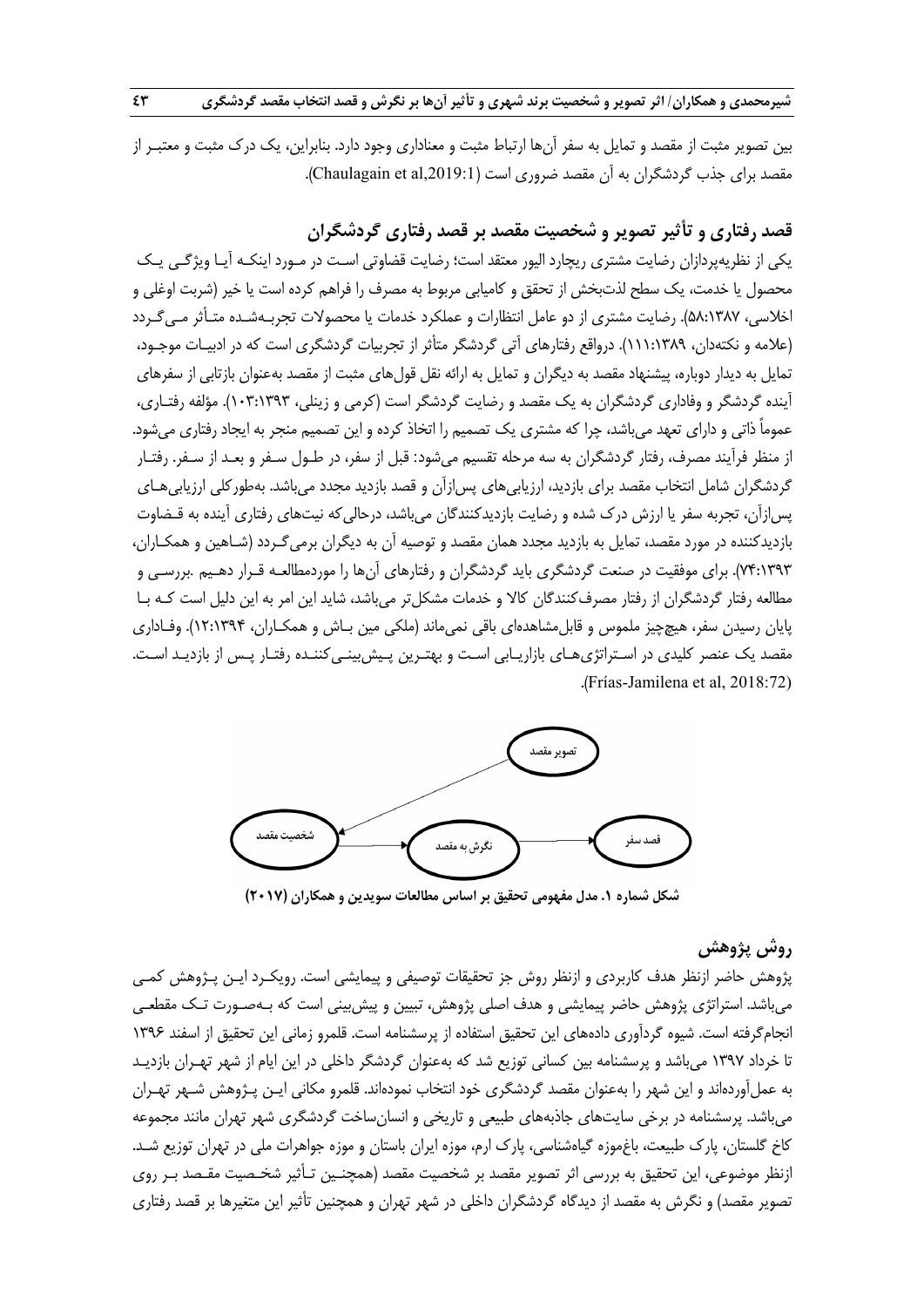گردشگران پرداخته است. به اين دليل كه حجم جامعه اين پژوهش نامشخص اسـت از فرمـول كـوكران بـراي محاسـبه حجم نمونه در جوامع نامحدود استفادهشده است. در فرمول يادشده مهمترين پارامتري كه نياز به برآورد دارد ²S است كه همان واريانس نمونه اوليه است. براي محاسبه ²S تعداد 30 نمونه اوليه پرسشنامه توزيع شد و سپس واريانس نمونه اوليه محاسبه گرديد كه مقدار /0248 به دست آمد در تحقيق حاضر با فرض سطح اطمينان 95 درصد حداقل حجم نمونه 381 تعيينشده است. تعداد 390 نمونه از پرسشنامه در بين جامعه آماري توزيع گرديد كه پس از جمع آوري، تعـداد 6 نمونـه از اين تعداد به دليل ناقص بودن اطلاعات واردشده حذف گرديد كه درنهايت تعداد 384 پرسـشنامه بـراي تجزيـهوتحليـل نهايي اين تحقيق استفاده گرديده است. در اين پـژوهش بـا توجـه بـه گـست ردگي جامعـه آمـاري موردمطالعـه، از روش نمونهگيري در دسترس استفاده شد و براي گردآوري دادهها از پرسشنامه با سؤالات بسته با طيـف ليكـرت اسـتفاده شـده است. در اين پژوهش در يك آزمون مقدماتي تعداد 30 پرسشنامه بين اعـضاي جامعـه آمـاري توزيـع گرديـد. بـهمنظـور سنجش روايي صوري از پاسخدهندگان خواسته شد تا ضمن پاسخ به سـؤالات، نظـرات خـود را در مـورد مناسـب بـودن گويها جهت سنجش شاخص موردنظر و همچنين ابهامات موجود ابراز نمايند و نظرات اصلاحي آنها نيـز اعمـال شـد. سپس براي بررسي روايي محتوايي پرسشنامه اين تحقيق و جهت بررسي درستي سؤالات و تائيد محتواي آن، پرسشنامه در اختيار صاحبنظران و خبرگان قرار گرفت و اصلاحات لازم قبل از توزيع در بين نمونههاي آماري اين تحقيـق اعمـال شد. در تحقيق حاضر، براي روايي سازه از تحليل عاملي تأييدي استفاده شده است. پس از جمعآوري آنها، جهـت تعيـين ضريب آلفاي كرونباخ با استفاده از نرمافزار SPSS محاسبه گرديد.

|                          | , , <u>,</u> , ,, , , |                             |
|--------------------------|-----------------------|-----------------------------|
| متغيرهاي تحقيق           | تعداد سؤال            | نتايج ألفاي كرونباخ         |
| تصوير مقصد               |                       | $\cdot/\lambda\cdot\lambda$ |
| شخصت مقصد                |                       | .7951                       |
| نگرش به مقصد             |                       | .797 <sub>A</sub>           |
| قصد رفتاري (انتخاب مقصد) |                       | .1195                       |

**جدول شماره .1 نتايج آلفاي كرونباخ (مرحله نمونه اوليه)** 

در اين مرحله ابتدا بار عاملي مربوط به شاخصهاي سنجيده شده هر متغير پنهان (متغيرهاي آشكار) موردبررسي قرار ميگيرد. همانطور كه ملاحظه ميشود، بار عاملي تمامي گويها از 0/7 بيشتر است. براي بررسي پايايي گـويهـا از دو شاخص جهت بررسي پايايي مدل استفاده ميشود: الف) معيار ضريب آلفـاي كرونبـاخ ب) معيـار پايـايي تركيبـي (CR(. چنانچه در جدول 1 مشخص است، تمامي مقادير آلفاي كرونباخ و پايايي تركيبي بيشتر از 0/7 ميباشد كـه ايـن مقـادير وجود پايايي در متغيرهاي اصلي اين تحقيق را نشان مي دهد. براي بررسي روايي مدل اندازهگيري از دو معيار استفادهشده است. معيار اول روايي همگرا و معيار دوم روايي واگرا مي باشد. نتايج حاصل از برآورد ميـانگين واريـانس اسـتخراج شـده (AVE (نشان ميدهد كه تمامي مقادير بالاتر از 0/5 ميباشد و روايي همگرايي پژوهش حاضر تائيـد مـي شـود. در ايـن تحقيق براي نشان دادن روايي واگرايي از بررسي ارتباط بـين مجـذور واريـانس اسـتخراج شـده بـا ميـانگين همبـستگي استفادهشده است كه در نتايج اين آزمون در جدول 2 نشان دادهشده است.

|  | جدول شماره ٢. نتايج تحليل عامل تأييدي |  |
|--|---------------------------------------|--|
|  |                                       |  |

| $\alpha$ | AVE                 | <b>CR</b> | بار عاملی<br>استاندارد        | گويەھا                                                   | متغیرهای اصلی (مکنون)     |
|----------|---------------------|-----------|-------------------------------|----------------------------------------------------------|---------------------------|
| .1954    | $\cdot$ /Ya $\cdot$ | .1954     | $\cdot$ / $\wedge$            | در تهران احساس مى كنم شبيه افراد طبقه اجتماعى بالا هستم. | شخصيت مقصد                |
|          |                     |           | .71                           | احساس می کنم، تهران منحصربهفرد است.                      | (سویدین و همکاران (۲۰۱۷)، |
|          |                     |           | $\cdot$ / $\wedge$ Y $\wedge$ | تهران حس دوستانهای و صمیمی برای من دارد.                 | پسو، فلاهمن و گراهلاو     |
|          |                     |           | .71                           | با تهران میتوان حس روابط گرم داشت.                       | (۱۹۹۳)، مارتین و اراوگلو  |
|          |                     |           | $\cdot$ / $\Lambda$ Ya        | تهران بەروز (مدرن) است.                                  | $(\tau \cdot \Delta)$     |
|          |                     |           | $\cdot/\lambda\lambda\tau$    | تهران براي من جذاب است.                                  |                           |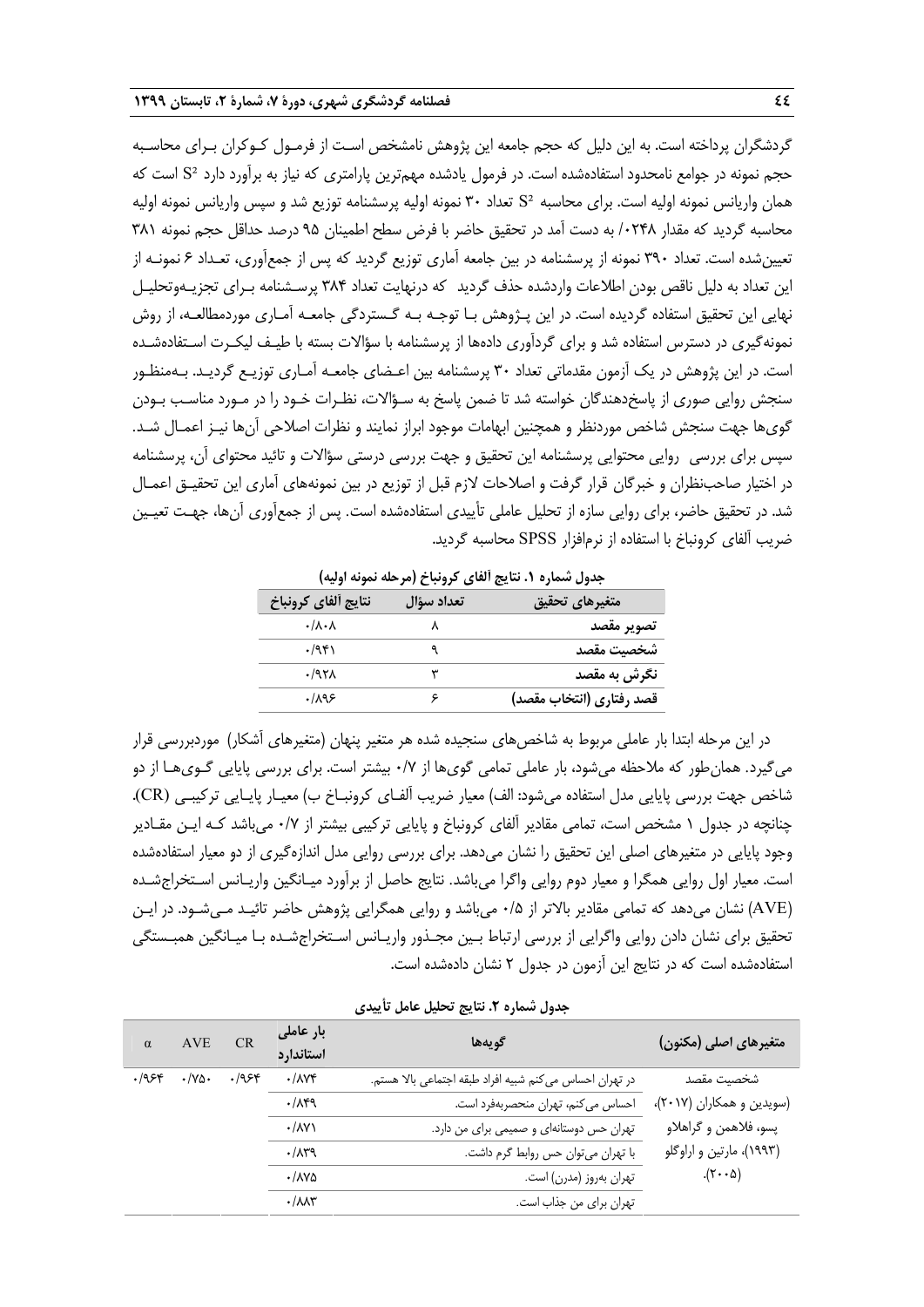|                                  |                       | $\cdot/\lambda\lambda\lambda$    | تهران خواستنی و دوستداشتنی است.<br>تهران در همهچیز پیشرو است.   |                                               |                                   |                       |                          |                           |  |
|----------------------------------|-----------------------|----------------------------------|-----------------------------------------------------------------|-----------------------------------------------|-----------------------------------|-----------------------|--------------------------|---------------------------|--|
|                                  |                       | $\cdot / \lambda \Delta \lambda$ |                                                                 |                                               |                                   |                       |                          |                           |  |
|                                  |                       | .1AB                             |                                                                 |                                               |                                   | تهران قابل عتماد است. |                          |                           |  |
|                                  |                       | $\cdot$ /Y۶ $\lambda$            |                                                                 |                                               | تهران یک مکان زیبا است.           |                       |                          |                           |  |
|                                  |                       | $\cdot/\lambda$                  | تهران زیرساختهای خوبی دارد (جادهها، ارتباطات خدمات، و غیره)     |                                               |                                   |                       |                          |                           |  |
|                                  |                       | $\cdot/\lambda$ ۴۳               |                                                                 |                                               | تهران محل خوبی برای کسب وکار است. |                       |                          | تصوير مقصد                |  |
|                                  |                       | .719                             |                                                                 | تهران داراي صنعتي توسعهيافته است.             |                                   |                       |                          | (سویدین و همکاران (۲۰۱۷)، |  |
| .7980<br>.75                     | ۳/۹۴۵                 | $\cdot/\lambda$ ۴                |                                                                 | تهران یک مکان امن برای سرمایهگذاری است.       |                                   |                       |                          | مورفی و همکاران (۲۰۰۷)؛   |  |
|                                  |                       | $\cdot/\lambda$                  |                                                                 | تهران دارای سطح بالای استانداردهای زندگی است. |                                   |                       |                          | آکر (۱۹۹۷).               |  |
|                                  |                       | $\cdot$ / $\Lambda$ Ya           |                                                                 | تهران فعالیتهای تفریحی لذتبخش را ارائه میدهد. |                                   |                       |                          |                           |  |
|                                  |                       | $\cdot/\lambda$ ۴۱               |                                                                 | تهران ازلحاظ اجتماعي و فرهنگي متنوع است       |                                   |                       |                          |                           |  |
|                                  |                       | $\cdot$ / $\wedge$ $\wedge$ ۳    |                                                                 |                                               | من تهران را دوست دارم.            |                       |                          |                           |  |
| $\cdot$ /9 $\gamma$<br>.799      | $\cdot$ / $\wedge$ YY | $\cdot/\lambda$ ۳۳               |                                                                 |                                               | من نظر مثبت راجع به تهران دارم.   |                       |                          | نگرش                      |  |
|                                  |                       | $\cdot/\lambda$                  |                                                                 |                                               | بازدید از تهران تصمیم خوبی است.   |                       |                          | سویدین و همکاران (۲۰۱۷).  |  |
|                                  |                       | $\cdot/\lambda$ 9)               |                                                                 |                                               | من منتظر ديدن تهران بودم.         |                       |                          |                           |  |
|                                  |                       | $\cdot/\lambda\lambda\tau$       | من بهطور فعالانه به دنبال جستجوى اطلاعات در مورد تهران بودم.    |                                               |                                   |                       |                          |                           |  |
|                                  |                       | $\cdot/\gamma$ 9.                | من تهران را در میان مقاصد سفر در نظر گرفته بودم.                |                                               |                                   |                       |                          | قصد رفتاري                |  |
| $\cdot/\Upsilon$<br>$\cdot$ /957 | $\cdot$ /957          | $\cdot/\lambda\Upsilon$          | پس از بازدید از تهران, احتمال دارد که مجدداً از تهران دیدن کنم. |                                               |                                   |                       | سویدین و همکاران (۲۰۱۷). |                           |  |
|                                  |                       | $\cdot$ /YA)                     | من قطعاً به تهران سفر خواهم كرد.                                |                                               |                                   |                       |                          |                           |  |
|                                  |                       | .789                             | من سفر به تهران را به دیگران پیشنهاد خواهم کرد.                 |                                               |                                   |                       |                          |                           |  |
|                                  |                       |                                  |                                                                 |                                               |                                   |                       |                          |                           |  |
| $X^2/df$                         | <b>RMSEA</b>          | <b>CFI</b>                       | IFI                                                             | TLI                                           | p                                 | df                    | $X^2$                    | مدل                       |  |
| $\gamma/\gamma$ .9               | $\cdot/\cdot$ af      | .1954                            | ۶۴۰/۰                                                           | .49.                                          | $\cdot/\cdot\cdot$                | ۲۹۳                   | $51Y/\lambda\Delta Y$    | مدل اندازهگیری            |  |
| بین ۱ تا ۵                       | کمتر از ۰/۰۸          | بیشتر از ۰/۹                     | بیشتر از ۰/۹                                                    | بیشتر از ۰/۹                                  | $\qquad \qquad -$                 |                       |                          | مقادير قابلقبول           |  |

پس از اطمينان نسبي از قابلقبول بودن مدل اندازهگيري حاضر در مدل ساختاري تدوينشده، در اين بخـش فراينـد تحليل مسير با متغيرهاي پنهان جهت بررسي روابط ساختاري ميان متغيرها ذكر مـي شـود. چنانچـه در جـدول 3 نـشان دادهشده است، نتايج برازش مدل نشان ميدهد كه اين مدل از برازش مطلوب برخوردار است. همچنين بـا توجـه جـدول فوق ميزان آر اسكوئر متغيرهاي وابـسته "شخـصيت مقـصد"، "نگـرش" و "قـصد رفتـاري" كـه در ايـن مـدل بـدان پرداختهشده است، بيشتر از مقدار ۰٫۱ بوده و مطلوب ميباشد. بهعبارتيديگر براي متغير وابسته "شخصيت مقصد" ميزان تأثير متغير مستقل (تصوير مقصد) بر آن به ميزان 0/117 (11/7 درصد) بوده و ميزان تأثير متغيرهاي مكنون ديگـر كـه قابلمشاهده در اين مدل نبوده ولي بر نتايج حاصل و متغير "شخصيت مقصد" تأثير ميگذارند، به ميـزان 0/883 (88/3 درصد) ميباشد. همچنين ميزان آر اسكوئر "نگرش" و "قصد رفتاري" به ترتيب 10/3 درصد و 24/6 درصد ميباشد. به بياني ديگر قدرت تحقيق حاضر در اندازهگيري متغيرهاي تأثيرگذار بر متغير وابسته و پيامدها، در حد مطلـوبي مـي باشـد. نتايج مسير "تصوير مقصد به شخصيت مقصد" نشان ميدهد كه مقدار P كمتر از 0/01 و همچنين مقدار نسبت بحرانـي (6/419) براي اين مسير بيشتر از 1/96 است كه با اين مقادير ميتوان گفت كه تأثير تصوير مقصد بر شخصيت مقصد در سطح 99 درصد معنيدار ميباشد. لازم به ذكر است كه مقدار بار عاملي استانداردشده بـراي ايـن مـسير 0/343 و مثبـت ميباشد كه حاكي از تأثير مثبت تصوير مقصد بر شخصيت مقصد مي باشد. جدول 14 نشان ميدهـد كـه مقـدار P بـراي مسير "شخصيت مقصد به نگرش" كمتر از 0/01 ميباشد كه معنيدار بودن اين مسير را تائيد ميكند. مقدار بـار عـاملي استانداردشده براي اين مسير 0/322 ميباشد. همانند دو مسير قبلي، معنيدار بودن مسير نگرش بهقصد رفتـاري نيـز بـا توجه به مقدار P تائيد ميگردد. مقدار بار عاملي اين مسير به مقدار 0/496 ميباشد و با توجه به مثبت بـودن بـار عـاملي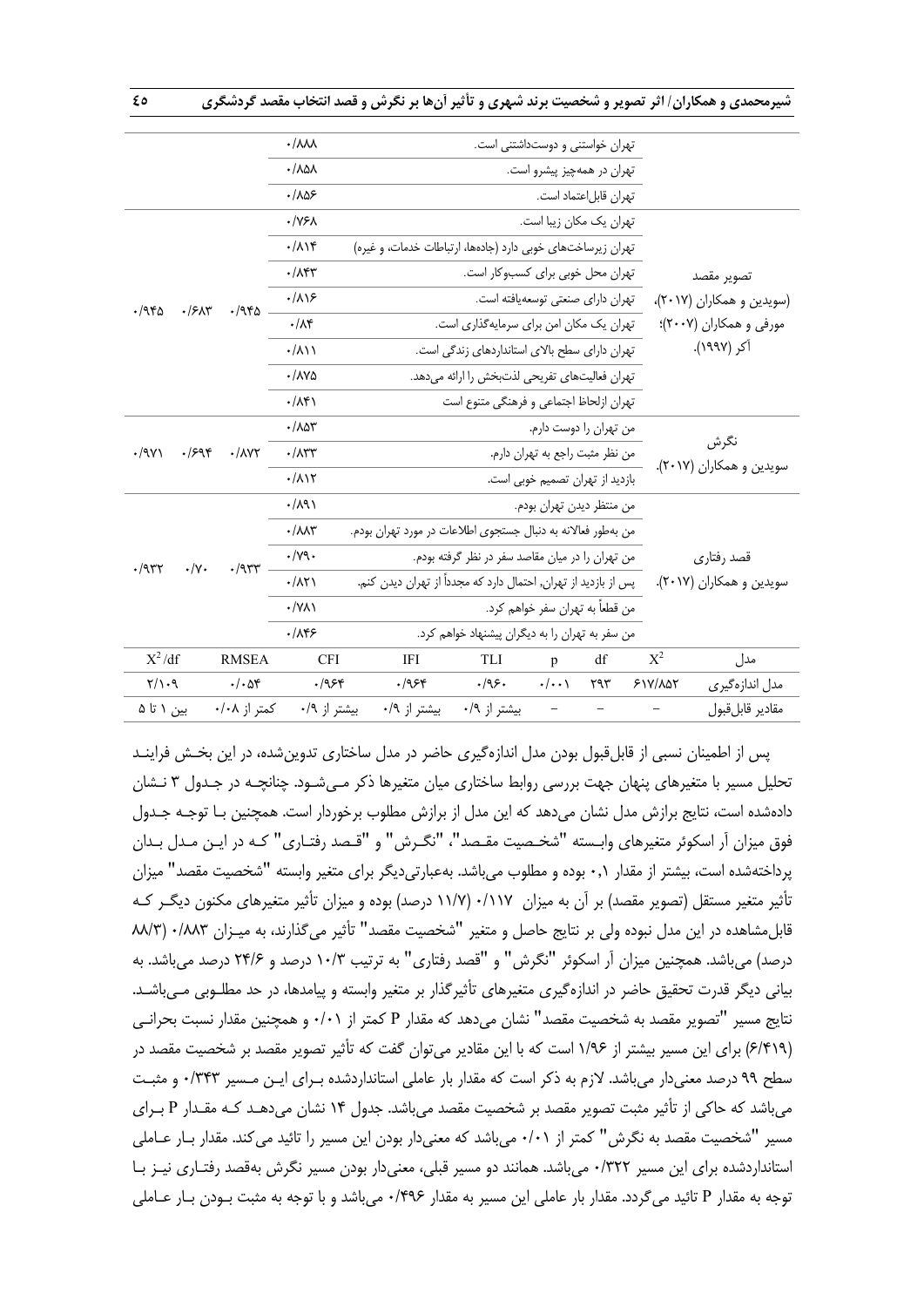استاندار شده ميتوان نتيجه گرفت كه نگرش بر قصد رفتاري تأثير مثبت دارد . نتايج آزمون فرضيات و ضـريب مـسير در شكل 2 آمده است.

| مسير                     | بار عاملی     |                    |                     |                     |                         |                             |
|--------------------------|---------------|--------------------|---------------------|---------------------|-------------------------|-----------------------------|
|                          | استاندار دشده | استاندار د<br>نشده | خطاي معيار<br>S.E.  | نسبت بحرانى<br>C.R. | P                       | أر اسكوئر<br>$\mathbf{R}^2$ |
| تصوير مقصد به شخصيت مقصد | $\cdot$ /۳۴۳  | $.$ /۴۲۷           | .1.5v               | ۶/۴۱۹               | $\cdot/\cdot\cdot\cdot$ | $\cdot$ / \ \ Y             |
| شخصیت مقصد به نگرش       | $\cdot$ /۳۲۲  | $\cdot$ /۳۰۲       | $\cdot/\cdot\Delta$ | Δ/ΛΥΛ               | $\cdot/\cdot\cdot$      | $\cdot/\cdot$ ۳             |
| نگرش بەقصد رفتارى        | .1995         | .78                | . / 09              | 9/11 <sub>A</sub>   | $\cdot/\cdot\cdot$      | ۰/۲۴۶                       |
|                          |               |                    |                     |                     |                         |                             |

**جدول شماره 3 . نتايج مدل معادلات ساختاري اصلي** 

**مقادير برازش مدل:** 

RMSE: +/+ ٤٨, CFI: +/9۳۸, IFI: +/9۳۸, TLI: +/9۳۱, P: +/++1, DF: ۲9٦,  $X^2$ : ۸٥٦/9,  $X^2$ /df: ۲/۸90



**شكل شماره .2 نتايج آزمون فرضيهها**

|                             | .                                          | -- 7 USS C-                    |                                                            |                               |              |       |  |
|-----------------------------|--------------------------------------------|--------------------------------|------------------------------------------------------------|-------------------------------|--------------|-------|--|
| مسير                        | نتايج بار عاملي استانداردشده               |                                |                                                            |                               |              |       |  |
|                             |                                            | مدل جايگزين                    | مدل جايگزين                                                | مدل جايگزين                   | مدل جايگزين  | نتيجه |  |
|                             | مدل اصلی                                   | ىك                             | دو                                                         | سه                            | چهار         |       |  |
| تصوير مقصد به شخصيت مقصد    | $\cdot$ / $\mathsf{r}\mathsf{r}\mathsf{r}$ | $\cdot$ /٣٣۶**                 |                                                            |                               |              | تائىد |  |
| شخصیت مقصد به نگرش          | $\cdot$ /٣٢٢**                             | .494                           | $. / . qr^*$                                               |                               | $. / . qr^*$ | تائىد |  |
| نگرش بهقصد رفتاری           | $\cdot$ /۴۹۶**                             | $\cdot$ / $\Delta$ $\gamma$ ** | $\cdot$ / $\Delta$ $\zeta$ $\zeta$ $\stackrel{\ast}{\sim}$ | $\cdot$ / $\Delta$ $\sqrt{9}$ | $-1055$      | تائىد |  |
| $\leq 0.01$ : $\leq 0.05$ : |                                            |                                |                                                            |                               |              |       |  |

**جدول شماره 4 . نتايج آزمون فرضيهها در مدل معادلات ساختاري**

نتايج آزمون فرضيهها در مدل معادلات ساختاري نشان داد كه فرضيه اول اين تحقيـق كـه بيـان مـي دارد "تـصوير مقصد اثر مثبت و معناداري بر شخصيت مقصد دارد" در سطح معنيداري 99 درصـد تائيـد شـده اسـت. از سـويي ديگـر فرضيه دوم اين تحقيق كه به بررسي اثر شخصيت مقصد بر نگرش به مقصد پرداخته اسـت، در سـطح 99 درصـد مـورد تائيد قرارگرفته است. يافتههاي پژوهش نشان ميدهد كه شخصيت مقصد اثر مستقيم بر نگرش به مقـصد دارد. فرضـيه سوم كه اثر نگرش به مقصد را بر قصد رفتاري بررسي مي كند، با سطح اطمينان 99 درصد معنيدار است. بهطور خلاصـه ميتوان گفت كه نگرش بهقصد سفر به مقصد اثر مثبت و معناداري بر قصد رفتاري دارد.

# **نتيجهگيري**

نتايج اين پژوهش نشان داد اگر چه شهرها و مقاصد گردشگري عناصري بيجان هستند، اما گردشـگران آنهـا را اغلـب داراي ويژگيهاي شخصيتي و انساني ميدانند. مسئولين و تصميم سازان كشور بايد به ايجاد شخصيت برنـد بـراي همـه شهرهاي ايران توجه ويژهاي داشته باشند، نتايج اين پژوهش نشان داد كـه ايجـاد شخـصيت برنـد بـراي شـهر ي مثـل گلاسكو در حدود 3 ميليون پوند هزينه داشت، درحاليكه 42 ميليون درآمد ايجاد كرد، به عبارت سادهتر در شهر گلاسكو به ازاي هر يك دلار هزينه در ايجاد برند براي شهر 12/72 دلار درآمد ايجادشده است. يافتههاي اين پـژوهش در مـورد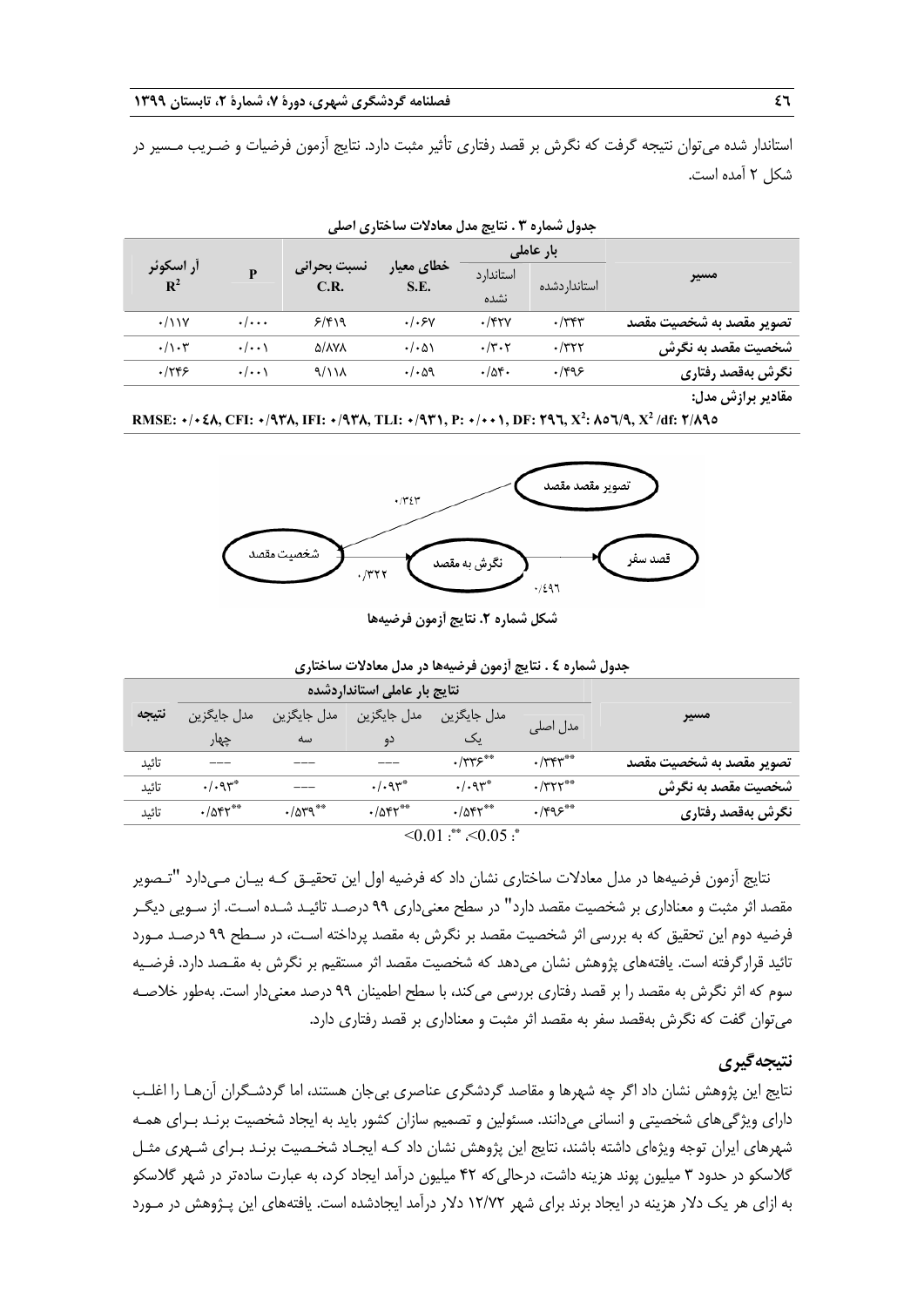اين فرضيه اول نشان داد كه شخصيت برند بر تصوير برند مقصد گردشگري اثر دارد. اين نتايج با يافتههـاي كـيم و لـي (2015) و سويدين و همكاران (2017) همراستا است. همچنين يافتههاي اين پژوهش در مورد فرضيه دوم پژوهش نشان داد كه شخصيت مقصد گردشگري اثر مثبت معنادار بر نگرش به مقصد دارد، اين يافتهها بـا يافتـههـاي اوسـاكي و بـال اوغلو, (2011) كيم و لي (2015) سويدين و همكاران (2017) همراستا است. يافتههاي اين پژوهش در مورد اين فرضـيه سوم حاكي از آن است كه شخصيت مقصد بر تصوير مقصد تأثير مثبت ميگذارد. بهعبـارتديگـر شخـصيت مقـصد نيـز ميتواند نگرش گردشگران را از شهرهاي گردشگري متأثر سازد و زماني كه نگرش گردشگران از يك مقصد گردشـگري تغيير پيدا مي كند، قصد بازديد آنها از مقصد تقويت خواهد شد. شخصيت مقصد ويژگي هاي شخصيتي انسان را بـه يـك مقصد گردشگري نسبت ميدهد. شخصيت مقصد ميتواند، نقش اصلي در ايجاد تصوير مقصد ايفا كند. مقصد مشهورتر، بيشتر از مقاصد كمتر شناختهشده، قابلاعتماد و معتبر خواهد بود. نتايج اين پژوهش نشان داد شهرت قوي يك شهر اثـر مثبتي بر تصوير مقصد، ارزش ادراكشده، وفاداري به مقصد و درنهايت، بر رضايت گردشگران مـيگـذارد. يافتـههـا ايـن پژوهش, از نتايج بال اوغلو و مك كلري, (1999) كيم و لي (2015) و سـويدين و همكـاران (2017) حمايـت مـيكننـد. ازآنجاكه يك شهر گردشگري ميتواند بهعنوان يك برند متشكل از خصوصيات ملموس و نامحسوس در نظر گرفته شود، بازاريابان گردشگري بايد با استفاده از اين ويژگي و تمركز بيشتر بر اندازهگيري و افزايش شخصيت درك شـده و تـصوير شهر، نام تجاري مقاصد گردشگري موردنظرشان را گسترش و ترويج دهند . آنها ميتوانند، تصوير مقصد را با اسـتفاده از ويژگيهاي فيزيكي مقصد (مناظر زيبا، سواحل، پاركها، رويدادهاي فرهنگي و جشنواره، امكانـات خريـد، مـردم محلـي دوستانه) تقويت كنند و براي شخصيت مقصد، مي توانند از توصيف گرهاي ويژگي مانند جذاب بودن، مدرن، قابـل|عتمـاد، هيجانانگيز، بهروز بودن، دوستانه، شاد، منحصربهفرد بودن استفاده كنند. از سويي ديگر نتايج اين پژوهش نشان داد كـه يكي از اولين مشخصه قابلتوجه كه تصوير تهران را در مورد گردشگري توصيف مـيكننـد، منـاطق تـاريخي آن اسـت. بنابراين سازمانهاي متولي گردشگري در اين شهر مانند سازمان ميراث فرهنگي، صنايعدستي و گردشگري و شـهرداري ميتوانند، علاوه بر حفظ تصوير تهران ازلحاظ تاريخي در ذهن گردشگران، بر تـصوير تفريحـي و محـيط كـسب وكـار و سرمايهگذاري امن شهر تهران همانند شهر دبي تأكيد كنند. شخصيت شهر نقش مهمي در موفقيـت مقاصـد گردشـگري ايفا ميكند. نتايج اين پژوهش نشان داد كه امروزه براي همه شهرهاي گردشگري موفق دنيا يك شخصيت منحصربهفرد طراحيشده است. بهعنوانمثال شهر پاريس داراي يك برند زنانه است و شخصيت اين شهر متفاوت از شخصيت شـهري مانند برلين كه شخصيتي مردانه دارد، ميباشد. شخصيت برند شهرهايي مانند توكيو، پكن، كوالالامپور، دبي منحصربهفرد براي آن شهرها است. بنابراين ضروري است براي همه شهرهاي كشور، شخصيت برند منحصربهفـردي طراحـي گـردد، شخصيت برند شهر بايستي با تاريخ، معماري، آبوهوا، جغرافيا و هر آنچه در شهر وجود دارد، همخوان باشد. بدون شـك ايجاد شخصيت برند براي شهرهاي گردشگري نه يك انتخاب بلكـه يـك الـزام اسـت . افـزايش رقابـت بـين بازارهـاي گردشگري و تلاش مقصدها براي متمايز بودن موجب توجه بيش ازپيش به شخصيت مقصد شده اسـت. بـهعنـوانمثـال، شخصيت برند لندن بهعنوان فكر باز، غيرمتعصب، پرجنبوجوش، و خلاق و پاريس بهعنـوان شـهري بـا برنـد رمانتيـك شناختهشده است. نتايج اين پژوهش نشان داد، مفهوم شخصيت شهر گردشگري براي توصيف ويژگي هـا و متمايزسـازي مقصدهاي گردشگري به كار ميرود. شخصيت شهر گردشگري مربوط به شخـصيت برنـد در بـستر گردشـگري اسـت و ويژگيهاي شخصيتي انسان را به يك شهر گردشگري نسبت ميدهد. نتايج اين پژوهش نشان داد كه شخصيت هر شهر گردشگري ميتواند نقش اصلي را در ايجاد تصوير آن شهر ايفا كند . گردشگران بيشتر مايل به سفر به شـهرهاي هـستند كه بتوانند آنها را شخصاً شناسايي كنند. آگاهي در مورد برند شهر، عامل كليدي بازديد از مقصد است و علاقه بـه آن را افزايش ميدهد. اين آگاهي بهطور مستقيم در گردشگري قابل|نتقال است. يافتههاي اين پژوهش نشان داد كـه يكـي از اولين مشخصه قابلتوجه كه تصوير تهران را در مورد گردشگري توصيف ميكنند، مناطق تاريخي آن باشد كه علاوه بـر آن سازمانهاي مربوطه ميتوانند علاوه بر حفظ تصوير تهران ازلحاظ تاريخي، تصاويري ازجمله "تـصويري تفريحـي بـا محيط كسبوكار و سرمايهگذاري امن" براي اين شهر ايجاد شود.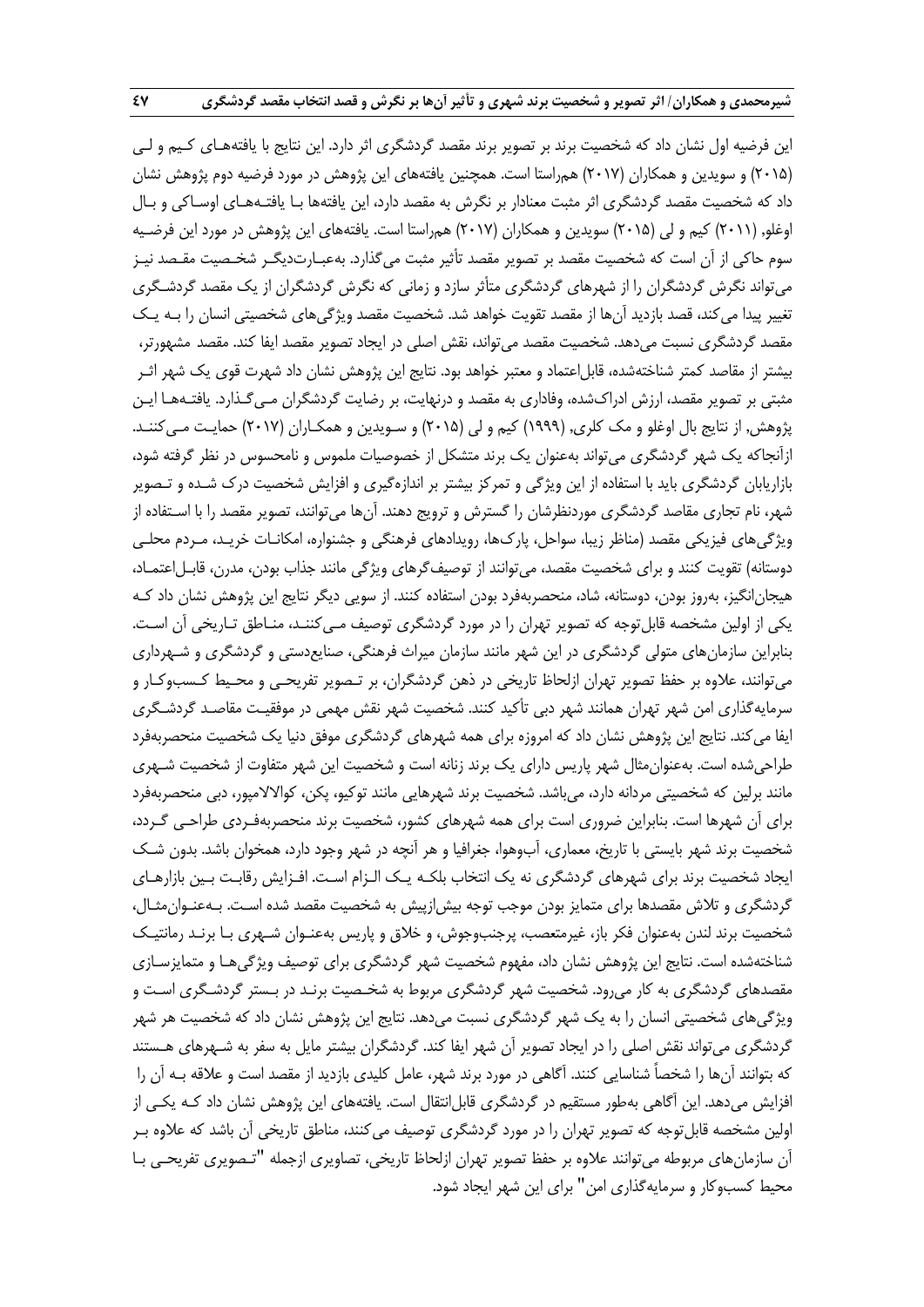اين پژوهش، بازاريابان گردشگري را تشويق مي كند تا تصوير و شخصيت مقصد را بهعنوان يـك پـيش،بـين كليـدي براي نگرش گردشگران موردتوجه قرار دهد. مديران و متخصصان بازاريابي گردشـگري بايـد تـلاش كننـد، بـا افـزايش تبليغات و اقدامات ترويجي، تصوير ذهني مقاصد گردشگري را نزد گردشگران بهبود بخشند . ازآنجاكه نگرش گردشـگران اثر مستقيم بر قصد سفر دارد، بنابراين پيشنهاد ميشود، مديران گردشگري تأكيد بيـشتري بـر فعاليـتهـاي بازاريـابي و راهبردهاي بلندمدت و نه مقطعي بر روي ايجاد نگـرش مثبـت گردشـگران داشـته باشـند . همچنـين توصـيه مـيشـود، متخصصان و مديران مقاصد گردشگري به جد تلاش كنند، تا تصوير مقصد و شخصيت مقصد، مناسب تاريخ، معمـاري و جاذبههاي گردشگري براي شهرهاي گردشگري ايران ازجمله تهران ايجاد كنند، تا موجـب بهبـود و توسـعه گردشـگري گردد. طبق يافتههاي پژوهش به نظر ميرسد كه بازاريابان و مديران مقصد تفريحي و گردشگري بايد به عوامل مهـم در جذب گردشگران بر اساس بخشبنديهاي بازار هدف توجه نمايند و گردشگران را بر اساس ويژگـيهـايي ماننـد تـازگي طلبي، تنوعطلبي و ديگر عوامل بخشبندي كرده و بر اساس اين بخشبندي به تدوين استراتژيها ايجـاد برنـد شـهري براي جذب گردشگران بپردازند. بر اساس يافتههاي تحقيق براي پژوهشهاي آينـده پيـشنهاد مـيشـود كـه بـر اسـاس مدلهاي مفهومي تحقيق علاوه بر گردشگران داخلي ديدگاه گردشگران خارجي را نيز موردمطالعه قرار دهـد و نتـايج بـا تحقيق حاضر مقايسه شود. براي پژوهش هاي آينده پيشنهاد مي شود كه مدل هاي مفهـومي تحقيـق در ديگـر شـهرهاي گردشگري ايران موردبررسي قرار گيرد. پيشنهاد ميشود، در مطالعات آينده تأثير رضايت، وفاداري، طنين برند گردشگري، كيفيت ادراكشده گردشگري، هويت مقصد گردشگري، اعتماد و همدردي برند گردشگري و متغيرهاي متنـوع ديگـر بـر نگرش گردشگران و قصد بازديد موردبررسي قرار گيرد.

# **تشكر و قدرداني**

بنا به اظهار نويسنده مسئول، اين مقاله حامي مالي نداشته است.

### **منابع**

- 1) ايمانيخوشخو، محمدحسين و ايوبييزدي، حميد (1389) عوامل مؤثر بر ارزش ويـژه برنـد در مقـصد گردشـگري شـهر يـزد، فصلنامه مطالعات مديريت جهانگردي، پاييز ١٣٨٩، دوره ۵، شماره ١٣، صص.١٣٨-١١٣.
	- 2) تركان، هاجر و كجباف، محمدباقر (1387) نگرش چيست؟، فصلنامه توسعه علوم رفتاري، دوره ،1 شماره ،1 صص.49-54.
- 3) حميديزاده، محمدرضا؛ قرهچه، منيژه؛ هاديزاده مقدم، اكرم؛ سليميپور، سيروس (1394) تأثير تبليغـات توصـيهاي بـر تـصوير ذهني گردشگران از مقصد گردشگري، چشمانداز مديريت بازرگاني، پاييز ۱۳۹۴، دوره۱۴، شماره ۲۳، صص.۶۷-۴۹
- ۴) دانايي فرد، حسن؛ الواني، مهدي؛ آذر، عادل (۱۳۸۳) روش شناسي پژوهش كيفي در مديريت: رويكردي جامع، چاپ اول، تهـران: انتشارات صفار.
	- 5) رجبي، آزيتا (1397) شهر گردشگر محور، چاپ اول، تهران: انتشارات مهكامه.
- 6) رزقي، مريم؛ شهابيان، پويان؛ مديري، آتوسا؛ احمديان، رضا (1397) ارزيابي شاخصهاي مؤثر بـر ارزش ويـژه برنـد مقـصد در شهرهاي تاريخي ايران از منظر گردشگران خارجي، فصلنامه گردشگري شهري، دوره ۵، شماره ۴، صص.۱۵۲–۱۳۷.
- 7) زياري؛ كرامت االله، اشنوايي؛ امير؛ مولايي قليچي، محمد (1393) سنجش رضايت گردشگران از كيفيـت خـدمات هتلـداري بـا استفاده از شاخص GSM مطالعه موردي: كلانشهر شـيراز، نـشريه گردشـگري شـهري، زمـستان 1393 دوره ،1 شـماره ،1 صص. ۱۵–۱.
- 8) سقايي، محسن؛ اميني نژاد، غلامرضا؛ صبوحي، غلامرضا (1394) تأثيرات صنعت گردشگري بر توسـعه اجتمـاعي- فرهنگـي شهر بوشهر)، فصلنامه برنامهريزي منطقهاي، تابستان ١٣٩٤، دوره ۵، شماره ١٨، صص.١٤٠-١٣١.
- 9) شاطريان، محسن؛ كياني، صديقه، شيخزاده، فاطمه (1398) بررسي اثر تصوير ذهني گردشگران فستيوال گل و گلاب قمـصر و نياسر بر كيفيت و ارزش ادراكشده از خدمات، فصلنامه گردشگري شهري، بهار ١٣٩٨، دوره ۶، شماره ١، صص١٧٠-١
- 10) شاهين، آرش؛ علامه، سيدمحسن؛ اسدي، علي (1393) تحليل تأثير تناسب خودپنداره و شخصيت مقصد بر نيتهاي رفتـاري گردشگر داخلي در شهر اصفهان، چشمانداز مديريت بازرگاني، تابستان ،1393 دوره،13 شماره ،2 صص.69-86.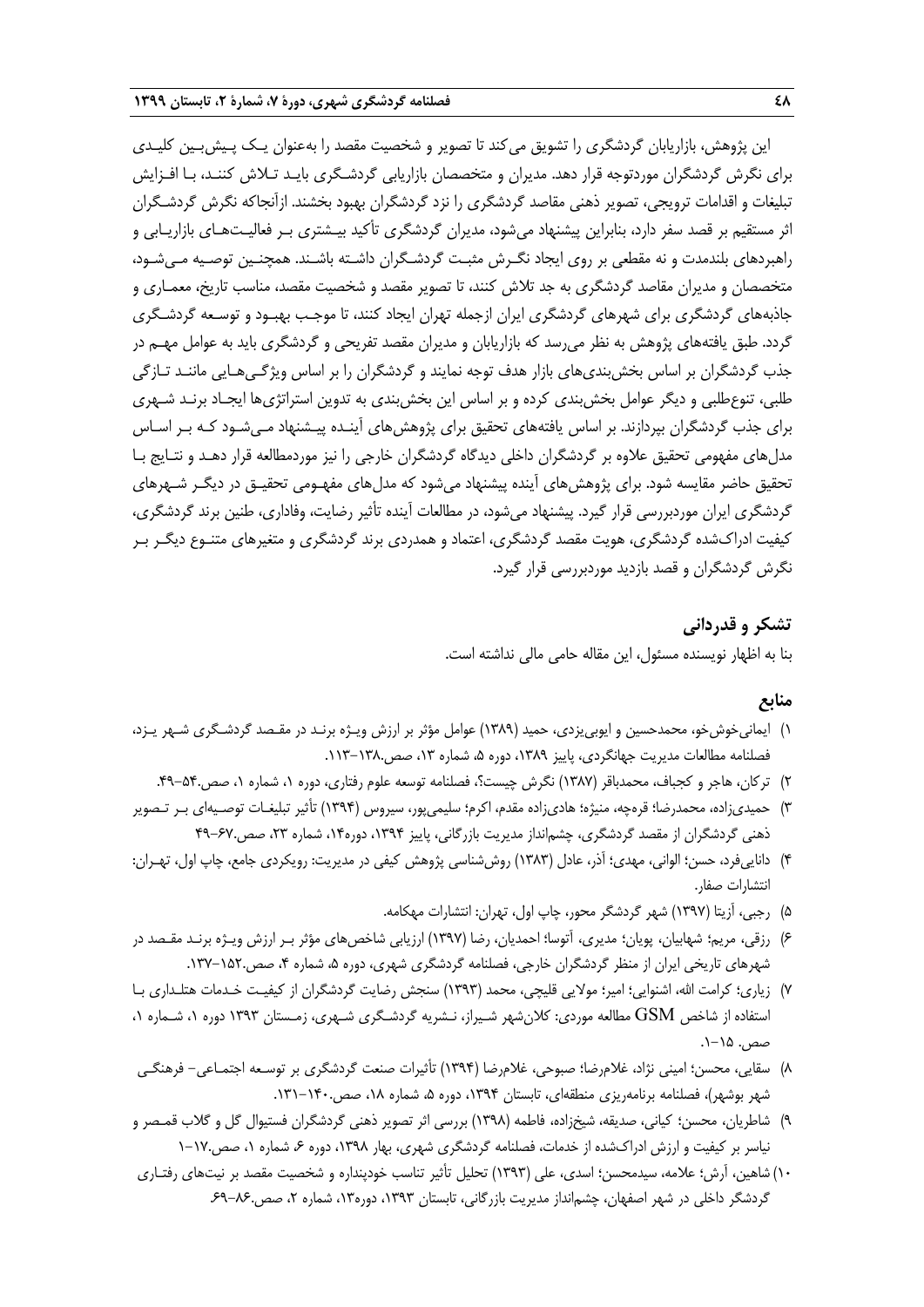- 11) شربت اوغلي، احمد؛ اخلاصي، امير (1387). طراحي مـدلي بـراي سـنجش رضـايتمنـدي گردشـگران در صـنعت بانكـداري توسعهاي و اندازهگيري رضايتمندي مشتريان بانك صنعت و معدن بر اساس آن، فـصلنامه دانـش مـديريت، دوره ،21 شـماره ،81 صص.57-74.
- 12) شيرخدايي، ميثم؛ عليزاده ثاني، محسن؛ آملي ديوا، فهيمه (1395) بررسي تأثير تصوير مقصد بر رضايت و مقاصد رفتـاري در گردشگري سلامت موردمطالعه: آبگرم معدني لاويج، مجله برنامهريزي و توسعه گردشگري، دوره۵، شـماره ۱۷، صـص۱۴۵. –  $.17<sub>A</sub>$
- 13) ضيايي، محمود و مهديخاني، نيلوفر (1396) رابطه شخصيت كالبدي– اجتماعي شهر و شخصيت گردشگر بـا انتخـاب مقـصد؛ (مطالعه موردي شهر شيراز و يزد)، برنامهريزي توسعه كالبدي، دوره ۵، شماره ۲، صص.45-۴۱.
- ١۴) عباسي، عباس؛ رستمپور شهيدي، نيايش؛ بازيار حمزه خاني، اسماعيل (١٣٩۶) شكل گيري وفاداري به مقـصد باتجربـه مقـصد، تصوير مقصد و رضايت از مقصد، نشريه كاوش هاي مديريت بازرگاني، بهار و تابستان ۱۳۹۶، دوره ۹، شماره ۱۷، صـص-۱۹۶  $.1<sub>2</sub>$
- 15)علامه، محسن و نكتهدان، ايمانه (1389) بررسي تأثير كيفيت خدمات بر وفاداري مشتري (مطالعه مورد هتلهاي چهار و پـنج ستاره اصفهان، مديريت بازرگاني، پاييز ١٣٨٩، دوره ٢، شماره ۵، صص.١٢٢-١٠٩.
- 16)كرمي، فريبا و زينلي، بهرام (1394) كيفيت محصول مقاصد گردشگري، رضايت گردشگر و آينـده گردشـگر (مطالعـه مـوردي: پارك ائل گلي تبريز)، فصلنامه فضاي جغرافيايي، پاييز ،1394 دوره ،15 شماره ،51 صص.97-119.
- 17)كياني؛ زهره (1395) تأثير تصوير و شخصيت مقصد بر دلبستگي و رضـايت گردشـگران (مطالعـه مـوردي: گردشـگران شـهر اصفهان)، مجله برنامهريزي و توسعه گردشگري، بهار ۱۳۹۵، دوره ۵، شماره ۱۶۶ صص. ۱۶۷–۱۴۹.
- 18) ملكي مينباش رزگاه، مرتضي؛ بلوچي، حسين؛ فارسيزاده، حسين (1394) بررسي تأثير تصوير مقـصد و رضـايت از مقـصد بـر نيتهاي بازديد گردشگران، مجله برنامهريزي و توسعه گردشگري، بهار ۱۳۹۴، دوره ۴، شماره ۱۲، صص ۳۳۰–۱۱.
- 19) نسيمي، محمدحسن؛ رضايي، علياكبر؛ وظيفه دوسـت، حـسين؛ عزيزآبـادي فراهـاني، فاطمـه (1398) طراحـي مـدل آميختـه بازاريابي گردشگري با تأكيد بر وفاداري ذينفعان، فصلنامه گردشگري شهري، بهار ،1398 دوره ،6 شماره ،1 صص.47-66.
- 20) Aaker, J. L. (1997) Dimensions of brand personality, Journal of Marketing Research, Vol.34, No.3, pp.347-356.
- 21) Abu Ali, J. & Howaidee, M. (2012) The impact of service quality on tourist satisfaction in Jerash, Journal of Contemporary Research in Business, Vol.3, No.12, pp.164-187.
- 22) Ajzen, I. (1985) From intentions to actions: A theory of planned behavior, In Action control Springer, Berlin, Heidelberg, pp.11-39
- 23) Apostolopoulou, A. & Papadimitriou, D. (2015) The role of destination personality in predicting tourist behaviour: implications for branding mid-sized urban destinations, Current Issues in Tourism, Vol.18, No.12, pp.1132-1151.
- 24) Chaulagain, S. & Wiitala, J. & Fu, X. (2019) The impact of country image and destination image on US tourists' travel intention, Journal of Destination Marketing & Management, Vol.12, pp.1-11
- 25) Chen, C. F. & Phou, S. (2013) A closer look at destination: Image, personality, relationship and loyalty, Tourism management, Vol.36, pp.269-278.
- 26) Chinomona, M. & Sandada, M. (2013) Customer satisfaction, Trust and Loyalty as predictors of customer intention to repurchase South African retailing industry, Mediterranean Journal Of Social Sciences, Vol.4, No.4, pp.437-446.
- 27) Clark, G. (2006) City marketing and economic development, International City Marketing Summit, Madrid, Spain, Vol.11, pp.15-16.
- 28) Cossío-Silva, F.J. & Revilla-Camacho, M.Á. & Vega-Vázquez, M. (2019) The tourist loyalty index: A new indicator for measuring tourist destination loyalty?, Journal of Innovation & Knowledge, Vol.4, No.2, pp..71-77
- 29) Dedeoğlu, B. B. & Van Niekerk, M. & Weinland, J. & Celuch, K. (2019) Re-conceptualizing customer-based destination brand equity, Journal of Destination Marketing & Management, Vol.11, pp.211-230.
- 30) Ekinci, Y. & Hosany, S. (2006) Destination personality: An application of brand personality to tourism destinations, Journal of travel research Vol.42, No.2, pp.127-139.
- 31) Fazli, G. (2012) Evaluation of Destination Image among Foreign Visitors in Tehran, Unpublished Thesis of Master of Science in tourism management, Eastern Meditearn University, Cyprus.
- 32) Femenia-Serra, F. & Neuhofer, B. & Ivars-Baidal, J. A. (2019) Towards a conceptualisation of smart tourists and their role within the smart destination scenario. The Service Industries Journal, Vol.39,